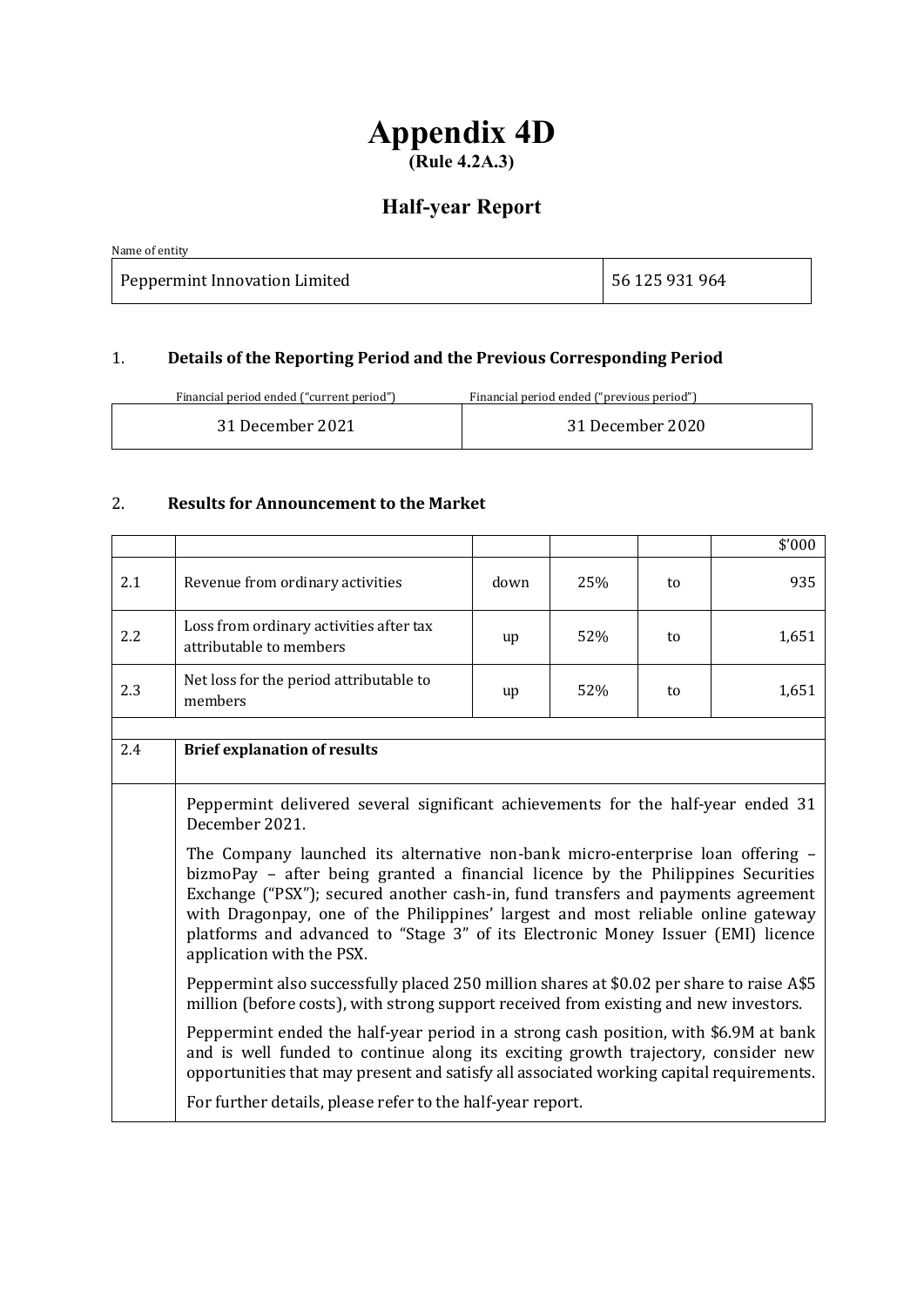### **3. NTA Backing**

|                                                  | Current period | Previous corresponding<br>period |
|--------------------------------------------------|----------------|----------------------------------|
| Net tangible asset backing per ordinary security | (\$0.003)      | $($ \$0.001)                     |

### **4 Control gained or lost over entities having material effect**

During the period the Group established Peppermint Financing Inc. in The Philippines, which has now started to work on pilots and different finance packages focused on providing short term loans to its agents to encourage utilisation of the Peppermint Platform.

#### **5. Dividends**

There were no dividends declared or paid during the period and the do not recommend that any dividends be paid.

### **6. Dividend Reinvestment Plans**

Not applicable.

#### **7. Material interest in entities which are not controlled entities**

Not applicable.

#### **8. Independent Review Report**

Refer to the attached Half Year Financial Report for the half-year ended 31 December 2021.

### **9. Compliance Statement**

This report should be read in conjunction with the attached Half Year Financial Report for the half-year ended 31 December 2021.

Signed here:  $\sqrt{\frac{1}{2}}$  Date: 28 February 2022

Print name: Anthony Kain Executive Director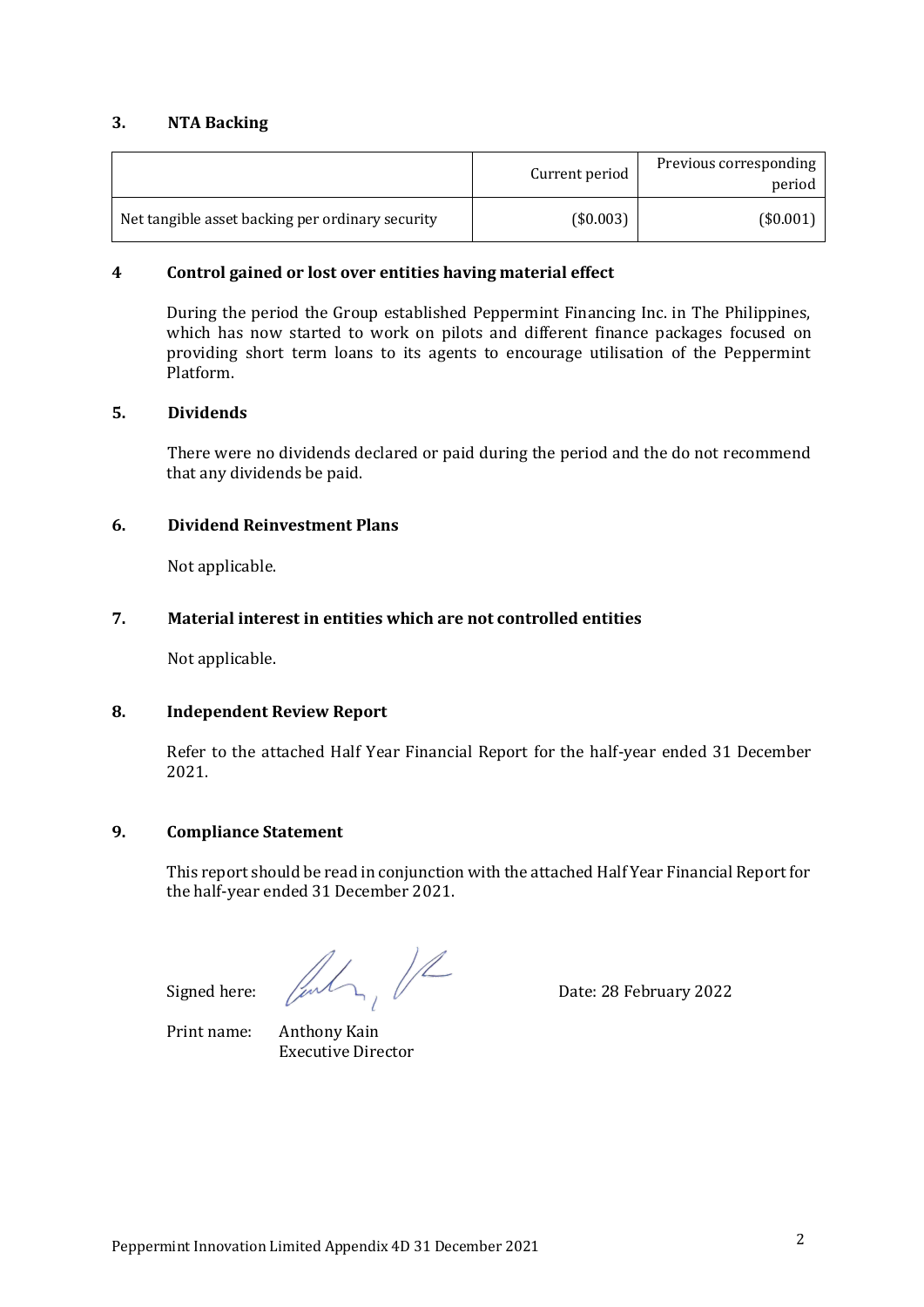

Peppermint Innovation Limited

(ACN 125 931 964)

INTERIM FINANCIAL REPORT FOR THE HALF-YEAR ENDED

31 DECEMBER 2021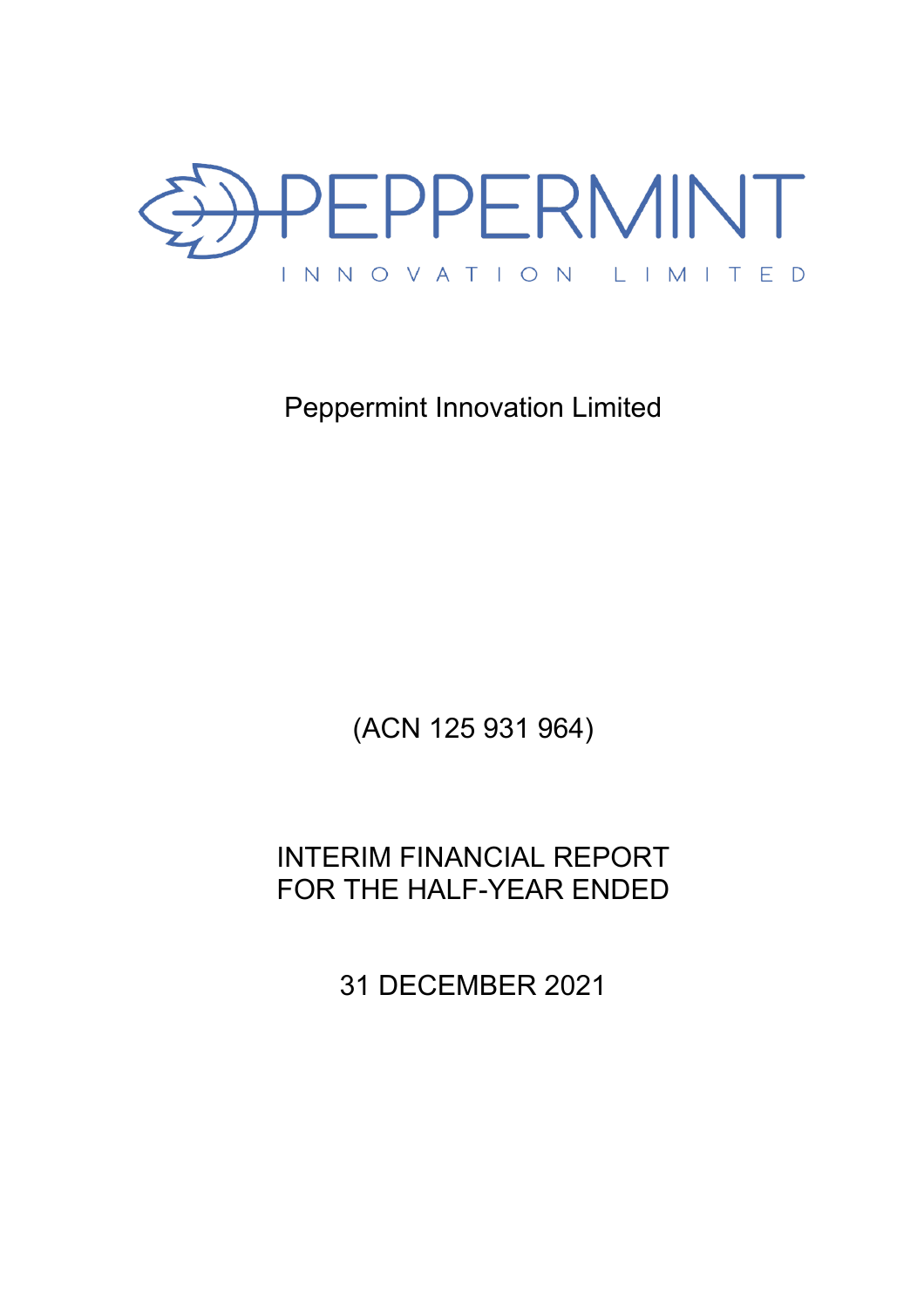# **COMPANY DIRECTORY**

### **Directors Auditors**

RSM Australia Partners Level 32 Exchange Plaza 2 The Esplanade Perth, WA 6000

Mr Mathew Cahill Non-executive Director

Mr Christopher Kain Managing Director

Mr Anthony Kain Executive Director

#### **Company Secretary Solicitors Solicitors**

#### **Registered Office Share Registry**

Level 2 East, The Wentworth Building 300 Murray Street, Off Raine Lane Perth WA 6000

Tel: +61 8 6255 5504

Mr Anthony Kain Steinepreis Paganin Level 4, The Read Buildings 16 Milligan Street Perth, WA 6000

Computershare Investor Services Pty Ltd Level 11, 172 St Georges Terrace Perth WA 6000

Tel: +61 8 9323 2000 Fax: +61 8 9323 2033

Web: www.computershare.com.au

### **Web Address ASX Code:**

www.pepltd.com.au PIL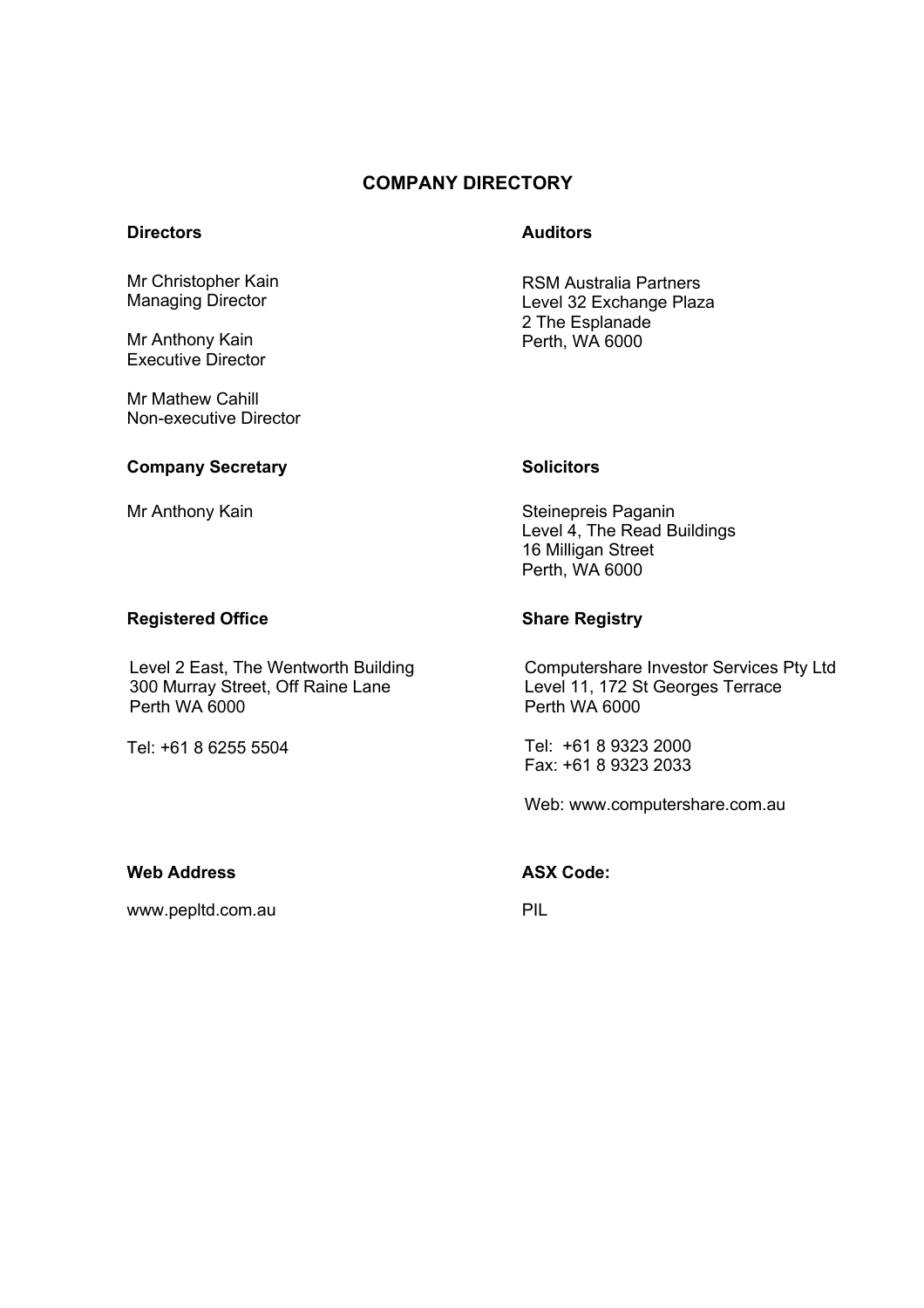# **CONTENTS**

| <b>CONTENTS</b>                                                         | <b>PAGE</b>             |
|-------------------------------------------------------------------------|-------------------------|
| Directors' Report                                                       | $\boldsymbol{2}$        |
| Auditor's Independence Declaration                                      | $\overline{\mathbf{4}}$ |
| Consolidated Statement of Profit or Loss and Other Comprehensive Income | 5                       |
| <b>Consolidated Statement of Financial Position</b>                     | $\,6\,$                 |
| Consolidated Statement of Changes in Equity                             | $\overline{7}$          |
| <b>Consolidated Statement of Cash Flows</b>                             | 8                       |
| Notes to the Financial Statements                                       | $9 - 15$                |
| Directors' Declaration                                                  | 16                      |
| Independent Auditor's Review Report                                     | 17                      |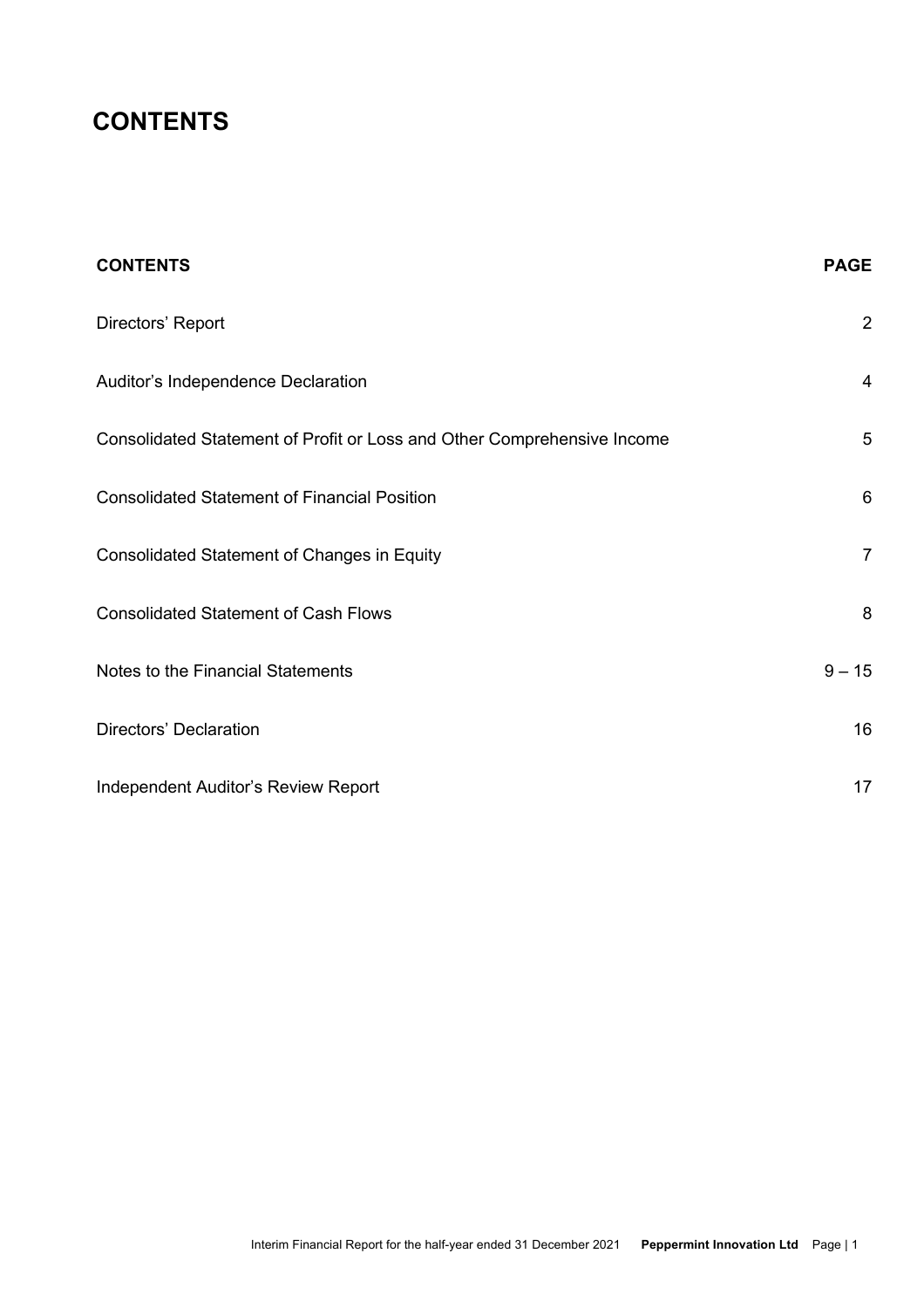# **DIRECTORS' REPORT**

Your Directors submit the financial report of the Company, being Peppermint Innovation Limited, and the entities it controlled ("the Group"), for the half-year ended 31 December 2021. In order to comply with the provisions of the Corporations Act 2001, the Directors report as follows:

### **Directors**

The names of Directors who held office during or since the end of the half-year and until the date of this report are as below. Directors were in office for this entire period unless otherwise stated.

| Christopher Kain     | Managing Director and CEO |
|----------------------|---------------------------|
| Anthony Kain         | Executive Director        |
| <b>Mathew Cahill</b> | Non-executive Director    |

### **Review of Operations**

The loss for the Group after providing for income tax amounted to \$1,651,443 (2020: \$1,087,111).

## *About Peppermint Innovation Limited*

Peppermint Innovation Limited is an Australian company focused on the commercialisation, deployment and development of the proprietary Peppermint Platform, a white label mobile App banking platform and mobile App micro enterprise platform that offers payments, remittance, delivery and logistics and ecommerce services to the Philippines market with the aim of creating financial inclusion for the Filipino people who otherwise might not have access to these services. Peppermint currently operates the commercially proven and deployed Peppermint Platform by providing white label mobile App banking platforms to the Philippines banking sector, and by providing mobile App micro enterprise services via its own "bizmoto" agent network as well as through other third-party non-bank networks ("bizmoto" meaning "my business" in Filipino).

The bizmoto brand is emerging and Peppermint is firmly focused on its growth through the ongoing development and deployment across four fundamental business sectors covered by the Peppermint Platform namely:

- Payments;
- Delivery & Logistics;
- E-Commerce; and
- Financial Services.

#### **Significant changes in the state of affairs**

During the half-year period, the Group commenced a pilot to provide short term loans to its agents to encourage utilisation of the Peppermint Platform.

To finance the operations, 250,000,000 shares were issued in a private placement at \$0.02 per share providing \$5,000,000 of capital before costs. For each 3 participating shares, 1 option with an expiry price of \$0.03 on or before 30 June 2023 was issued. Shareholders were invited to participate on the same terms via a 1 for 10 short dated option, following the expiry of which \$48,731 was raised, before costs.

Other than these matters, there were no significant changes in the state of affairs of the Group during the financial half-year.

#### **Events After the Balance Sheet Date**

Subsequent to reporting date 55,100,000 performance rights were issued to directors and employees. Each performance right converts into a fully paid ordinary share upon the following hurdles being achieved: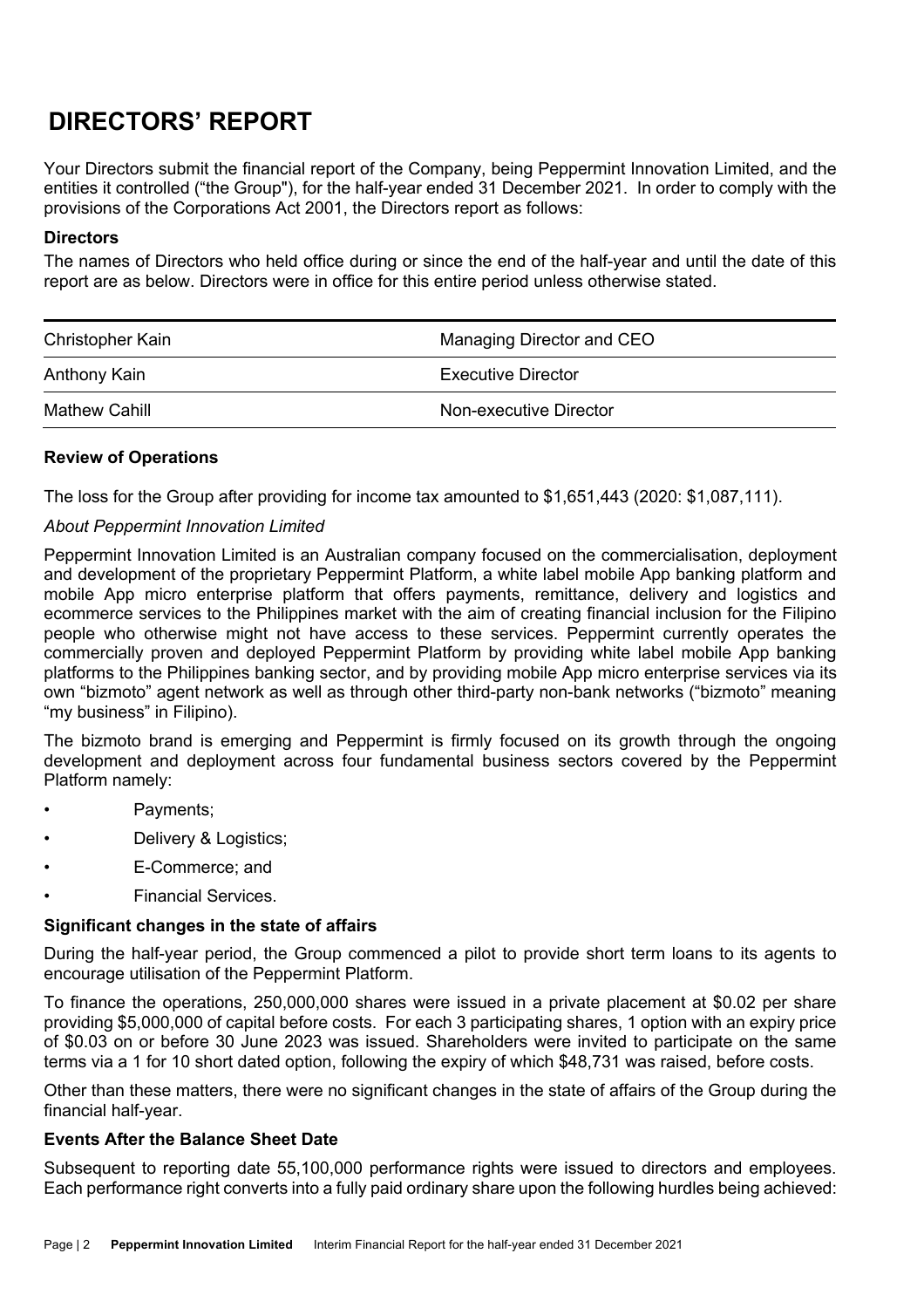# **DDIRECTORS' REPORT**

| <b>Tranche</b> | <b>Milestone</b>                                                                                           | <b>Expiry Date</b> |
|----------------|------------------------------------------------------------------------------------------------------------|--------------------|
| Tranche A      | Upon achievement of \$4,000,000 in Company revenue based on audited/reviewed financial<br>reports          | 30 June 2023       |
| Tranche B      | Upon the Company breaking even as validated by audited/reviewed financial reports                          | 30 June 2024       |
| Tranche C      | Upon achievement of \$1,000,000 in net income/profit as validated by audited/reviewed financial<br>reports | 30 June 2025       |

Subsequent to reporting date, 30,000,000 options with an exercise price of \$0.03 on or before 30 June 2023 which were granted on 25 November 2021, were issued to the broker who arranged a placement of 250,000,000 shares at \$0.02 which raised \$5,000,000, before costs, for the Company.

Beginning in February 2020, governments worldwide issued increasingly stringent orders to contain the spread of COVID-19, including shelter-in-place orders and travel bans. In response to this travel was ceased for all employees and this lock down along with the capital constraints faced by the Company had a significant impact on our ability to build bizmoto and our business in 2021. The Group however continued to operate including enacting necessary precautions for essential staff attending offices in accordance with local restrictions, which also included staff working from home at times.

The COVID-19 pandemic is a new risk to human health and is a concern the Company's Board takes seriously and is confident appropriate procedures are in place to navigate the Group through this period.

The impact of the Coronavirus (COVID-19) pandemic is ongoing and it is not practicable to estimate the potential impact, positive or negative, after the reporting period. The situation is rapidly developing and is dependent on measures imposed by the Australian Government and other countries, such as maintaining social distancing requirements, quarantine, travel restrictions and any economic stimulus that may be provided.

Apart from the items above, there has not arisen in the interval between the end of the financial year and the date of this report any item, transaction or event of a material and unusual nature likely, in the opinion of the Directors of the Company, to affect significantly the operations of the Group, the results of those operations, or the state of affairs of the Group, in future financial years.

## **Auditor's Independence Declaration**

Section 307C of the Corporations Act 2001 requires our auditors, RSM Australia Partners, to provide the Directors of the Company with an Independence Declaration in relation to the review of the half-year financial report. This Independence Declaration is set out on page 4 and forms part of this Directors' report for the half-year ended 31 December 2021.

This report is signed in accordance with a resolution of the Board of Directors made pursuant to section 306(3)(a) of the Corporations Act 2001.

Mr Christopher Kain Managing Director and CEO

Dated this 28<sup>th</sup> day of February 2022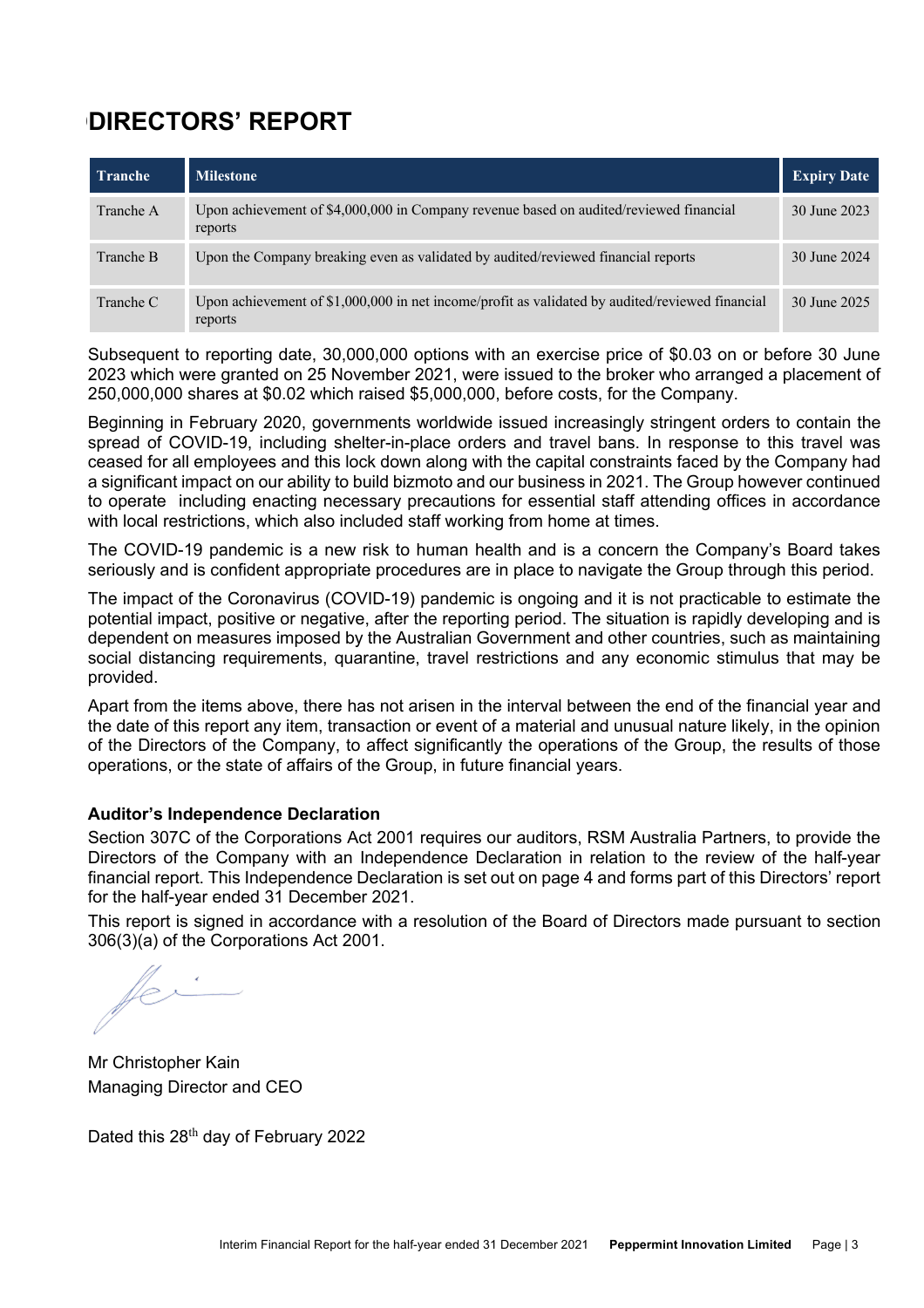

#### **RSM Australia Partners**

Level 32 Exchange Tower, 2 The Esplanade Perth WA 6000 GPO Box R1253 Perth WA 6844

> $T + 61(0)892619100$ F+61(0)892619111

> > www.rsm.com.au

#### **AUDITOR'S INDEPENDENCE DECLARATION**

As lead auditor for the review of the financial report of Peppermint Innovation Limited for the half-year ended 31 December 2021, I declare that, to the best of my knowledge and belief, there have been no contraventions of:

- (i) the auditor independence requirements of the *Corporations Act 2001* in relation to the review; and
- (ii) any applicable code of professional conduct in relation to the review.

RSM RSM AUSTRALIA PARTNERS

Perth, WA ALASDAIR WHYTE Dated: 28 February 2022

#### THE POWER OF BEING UNDERSTOOD AUDIT | TAX | CONSULTING

RSM Australia Partners is a member of the RSM network and trades as RSM. RSM is the trading name used by the members of the RSM network. Each member of the RSM network is an independent accounting and consulting firm which practices in its own right. The RSM network is not itself a separate legal entity in any jurisdiction. RSM Australia Partners ABN 36 965 185 036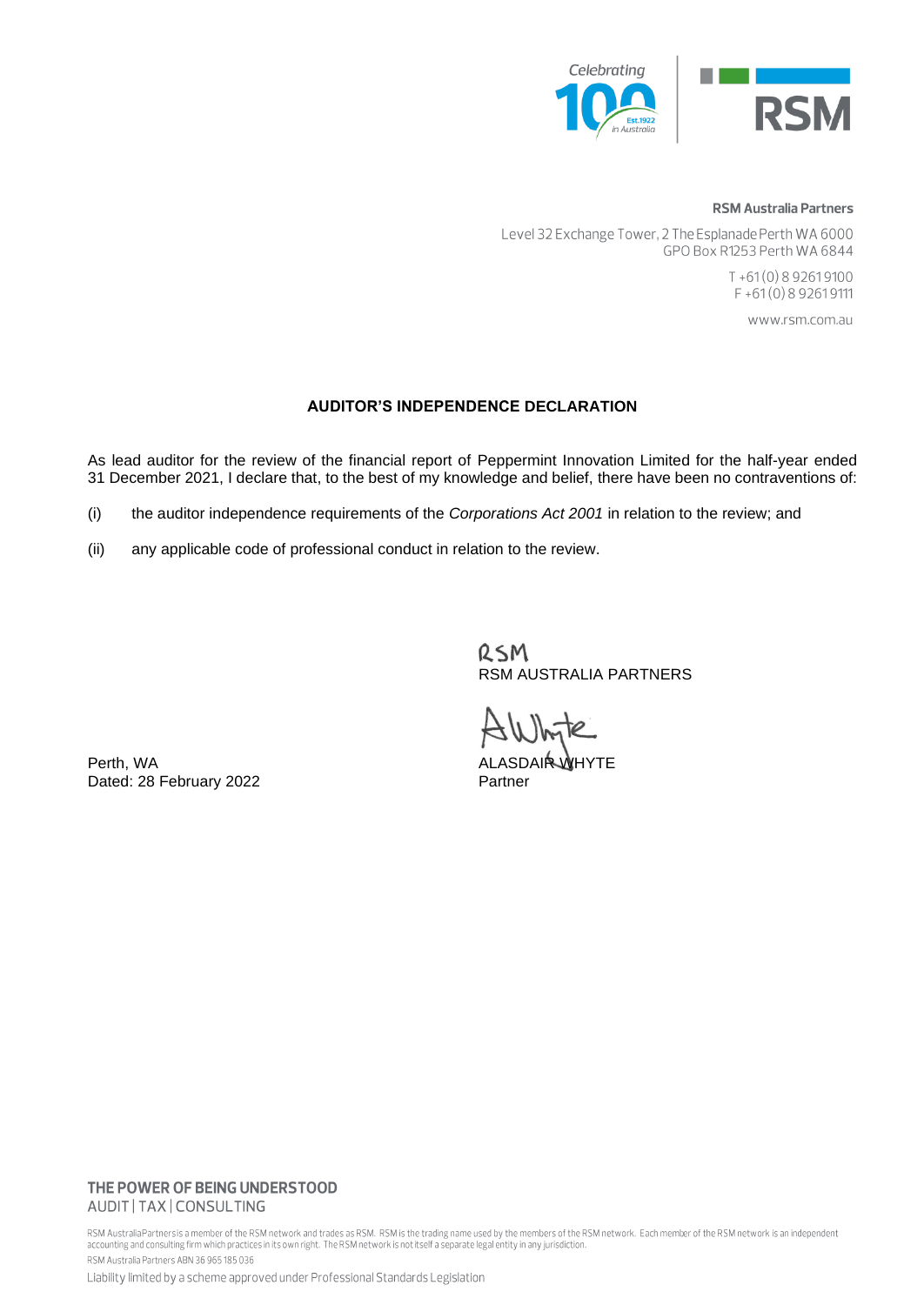# **CONSOLIDATED STATEMENT OF PROFIT OR LOSS AND OTHER COMPREHENSIVE INCOME**

HALF-YEAR ENDED 31 DECEMBER 2021

|                                                   | Note | Half-year<br><b>Ended</b><br>31/12/2021 | Half-year<br><b>Ended</b><br>31/12/2020<br>\$ |
|---------------------------------------------------|------|-----------------------------------------|-----------------------------------------------|
|                                                   |      |                                         |                                               |
| Revenue                                           | 5    | 934,865                                 | 1,244,530                                     |
| Cost of sales                                     |      | (847, 761)                              | (1, 121, 534)                                 |
| Gross profit                                      |      | 87,104                                  | 122,996                                       |
| Other income                                      |      | 178                                     | 37,518                                        |
| Administration expenses                           |      | (1,576,271)                             | (821, 722)                                    |
| Share based payment                               | 10   | (68, 851)                               | (60, 586)                                     |
| Finance costs                                     |      | (93, 603)                               | (365, 317)                                    |
| Fair value adjustment                             |      |                                         |                                               |
| (Loss) before income tax expense                  |      | (1,651,443)                             | (1,087,111)                                   |
| Income tax expense                                |      |                                         |                                               |
| (Loss) for the period                             |      | (1,651,443)                             | (1,087,111)                                   |
| Other comprehensive income / (loss)               |      |                                         |                                               |
| Items that may be reclassified to profit or loss: |      |                                         |                                               |
| Nil                                               |      | 96                                      |                                               |
|                                                   |      | 96                                      |                                               |
|                                                   |      |                                         |                                               |
| Total comprehensive (loss) for the period         |      | (1,651,347)                             | (1,087,111)                                   |
|                                                   |      |                                         |                                               |
| Basic and diluted (loss) per share (in cents)     | 3    | (0.09)                                  | (0.10)                                        |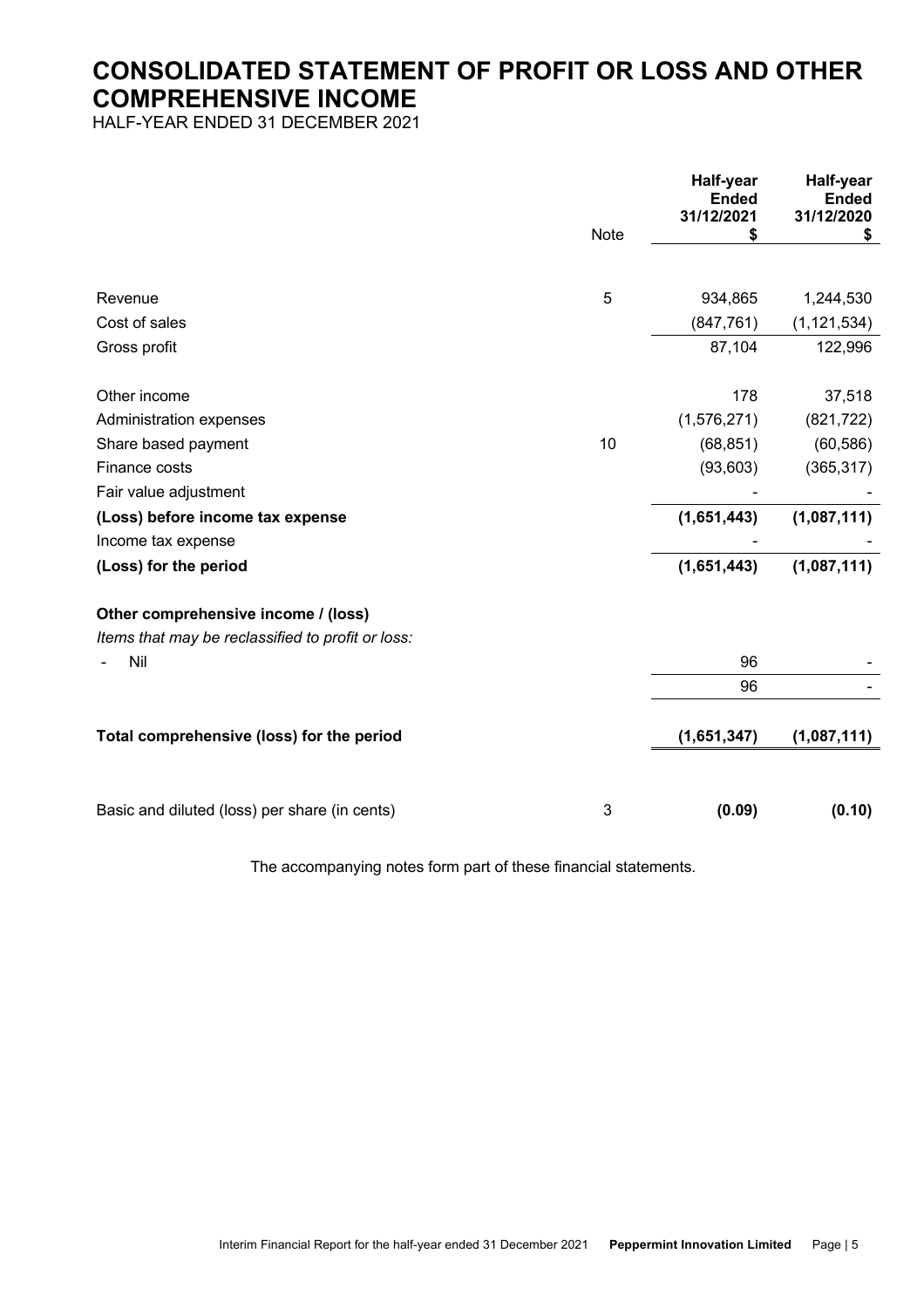# **CONSOLIDATED STATEMENT OF FINANCIAL POSITION**

AS AT 31 DECEMBER 2021

|                                  |                | 31 December<br>2021 | 30 June<br>2021 |
|----------------------------------|----------------|---------------------|-----------------|
|                                  | <b>Note</b>    | \$                  | \$              |
| <b>ASSETS</b>                    |                |                     |                 |
| <b>Current Assets</b>            |                |                     |                 |
| Cash and cash equivalents        |                | 6,924,339           | 3,112,411       |
| Restricted cash                  |                |                     | 336,829         |
| Trade and other receivables      |                | 47,933              | 92,317          |
| Loans receivable                 |                | 15,343              |                 |
| Other assets                     |                | 49,182              | 55,113          |
| <b>Total Current Assets</b>      |                | 7,036,797           | 3,596,670       |
| <b>TOTAL ASSETS</b>              |                | 7,036,797           | 3,596,670       |
|                                  |                |                     |                 |
| <b>LIABILITIES</b>               |                |                     |                 |
| <b>Current Liabilities</b>       |                |                     |                 |
| Trade and other payables         |                | 355,644             | 353,799         |
| Provisions                       |                | 217,223             | 188,563         |
| <b>Financial liabilities</b>     | 6              | 483,290             | 390,701         |
| <b>Total Current Liabilities</b> |                | 1,056,157           | 933,063         |
| <b>TOTAL LIABILITIES</b>         |                | 1,056,157           | 933,063         |
|                                  |                |                     |                 |
| <b>Net Assets</b>                |                | 5,980,640           | 2,663,607       |
| <b>EQUITY</b>                    |                |                     |                 |
| Issued capital                   | $\overline{7}$ | 24,606,313          | 19,913,784      |
| <b>Reserves</b>                  | $\overline{7}$ | 728,485             | 452,538         |
| <b>Accumulated losses</b>        |                | (19, 354, 158)      | (17, 702, 715)  |
| <b>TOTAL EQUITY</b>              |                | 5,980,640           | 2,663,607       |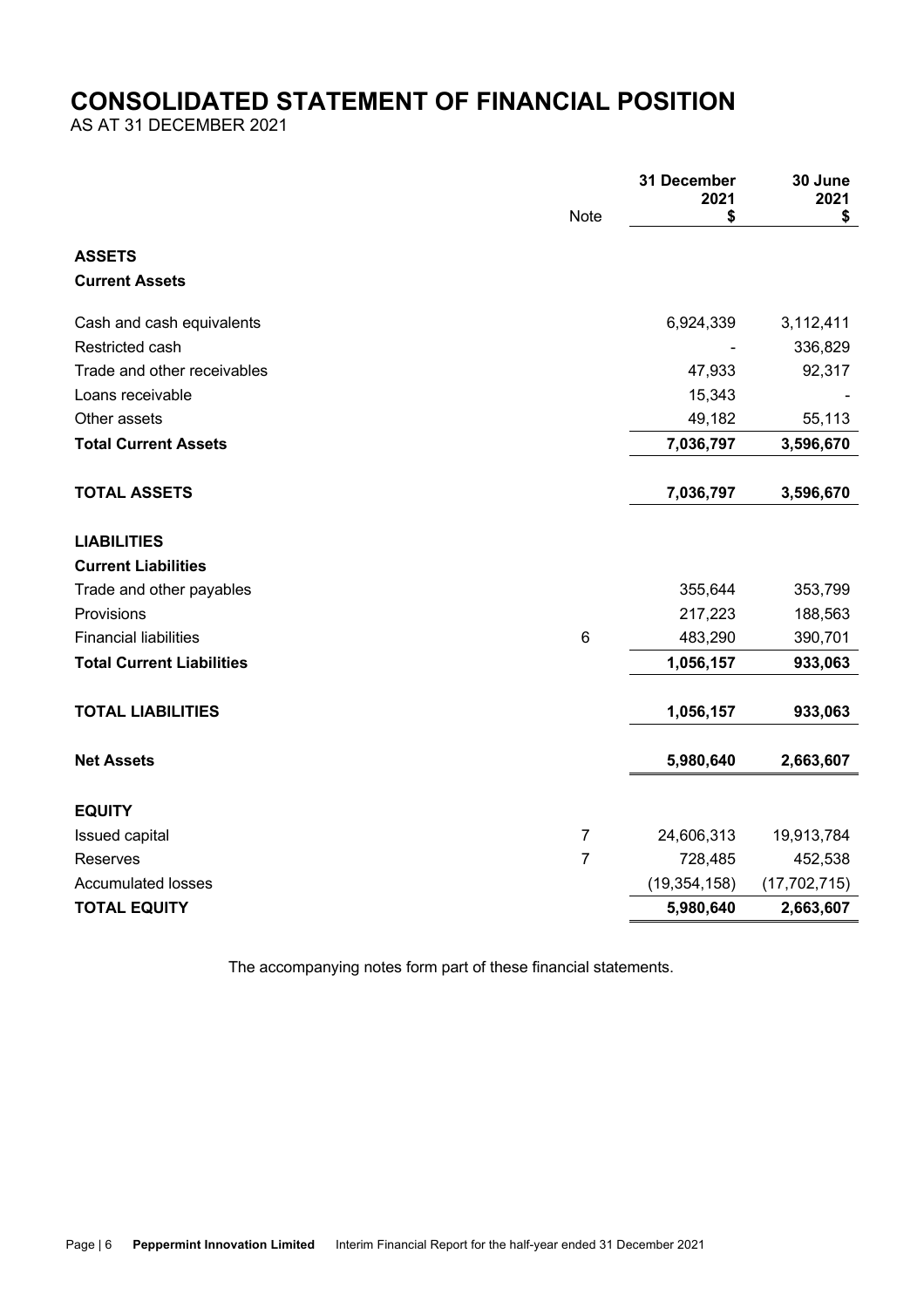# **CONSOLIDATED STATEMENT OF CHANGES IN EQUITY**

HALF-YEAR ENDED 31 DECEMBER 2021

|                                                     | <b>Issued</b><br>capital | <b>Share based</b><br>payment<br>reserve | Convertible<br>note reserve<br>(Note 8) | <b>Currency</b><br><b>Translation</b><br><b>Reserve</b> | Foreign Accumulated<br>losses | <b>Total</b>  |
|-----------------------------------------------------|--------------------------|------------------------------------------|-----------------------------------------|---------------------------------------------------------|-------------------------------|---------------|
|                                                     | \$                       | \$                                       | \$                                      | \$                                                      | \$                            | \$            |
| Balance at 1 July 2021                              | 19,913,784               | 190,000                                  | 262,538                                 | $\frac{1}{2}$                                           | (17, 702, 715)                | 2,663,607     |
| (Loss) for the period                               |                          |                                          |                                         |                                                         | (1,651,443)                   | (1,651,443)   |
| Movement in foreign currency<br>translation reserve |                          |                                          |                                         | 96                                                      |                               | 96            |
| Total comprehensive loss for the<br>period          |                          |                                          |                                         | 96                                                      | (1,651,443)                   | (1,651,347)   |
| Transactions with owners in their<br>capacity       |                          |                                          |                                         |                                                         |                               |               |
| as owners:                                          |                          |                                          |                                         |                                                         |                               |               |
| Shares issued                                       | 5,248,732                |                                          |                                         |                                                         |                               | 5,248,732     |
| Share issue expenses                                | (556, 203)               | 207,000                                  |                                         |                                                         |                               | (349, 203)    |
| Share based payment                                 |                          | 68,851                                   |                                         |                                                         |                               | 68,851        |
|                                                     | 4,692,529                | 275,851                                  |                                         | Ĭ.                                                      |                               | 4,968,380     |
| <b>Balance at 31 December 2021</b>                  | 24,606,313               | 465,851                                  | 262,538                                 | 96                                                      | (19, 354, 158)                | 5,980,640     |
| Balance at 1 July 2020                              | 13,679,095               | 284,000                                  | 1,001,343                               | $\overline{\phantom{a}}$                                | (15,952,896)                  | (988, 458)    |
| (Loss) for the period                               |                          |                                          |                                         | Ĭ.                                                      | (1,087,111)                   | (1,087,111)   |
| Total comprehensive loss for the<br>period          |                          |                                          |                                         | $\overline{a}$                                          | (1,087,111)                   | (1,087,111)   |
| Transactions with owners in their<br>capacity       |                          |                                          |                                         |                                                         |                               |               |
| as owners:                                          |                          |                                          |                                         |                                                         |                               |               |
| Shares issued - placement                           | 905,000                  |                                          |                                         |                                                         |                               | 905,000       |
| Share issue expenses                                | (32,015)                 |                                          |                                         |                                                         |                               | (32,015)      |
| Expiry of options                                   |                          | (284,000)                                |                                         |                                                         | 284,000                       |               |
| Share based payment                                 |                          | 60,586                                   |                                         |                                                         |                               | 60,586        |
|                                                     | 872,985                  | (223, 414)                               |                                         | L,                                                      | 284,000                       | 933,571       |
| <b>Balance at 31 December 2020</b>                  | 14,552,080               | 60,586                                   | 1,001,343                               | ۰                                                       | (16, 756, 007)                | (1, 141, 998) |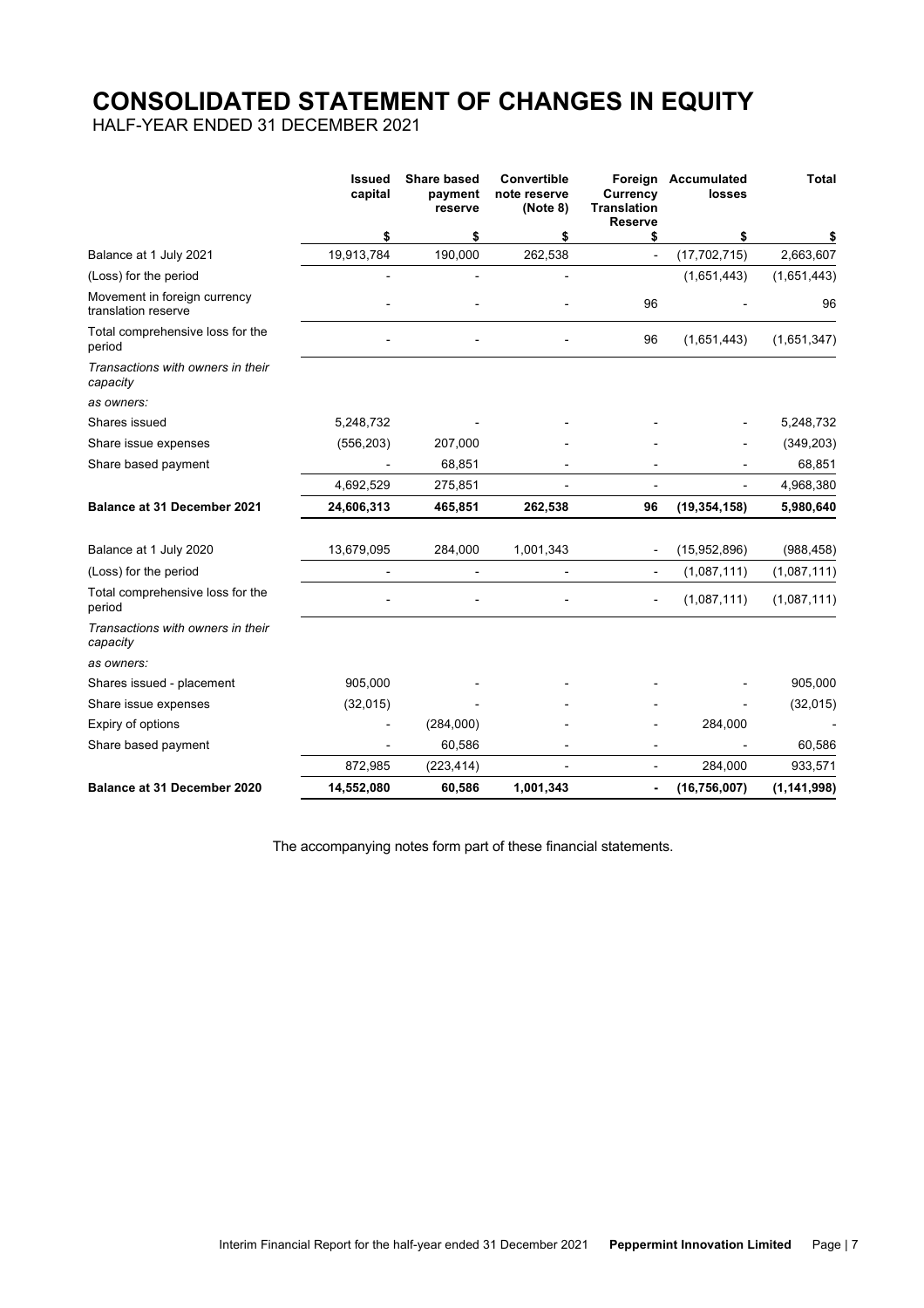# **CONSOLIDATED STATEMENT OF CASH FLOWS**

HALF-YEAR ENDED 31 DECEMBER 2021

|                                                          |      | Half-year<br><b>Ended</b><br>31/12/2021 | Half-year<br><b>Ended</b><br>31/12/2020 |
|----------------------------------------------------------|------|-----------------------------------------|-----------------------------------------|
|                                                          | Note | S                                       | \$                                      |
| <b>Cash flows from operating activities</b>              |      |                                         |                                         |
| Cash receipts from customers                             |      | 932,865                                 | 1,242,530                               |
| Payments to suppliers and employees                      |      | (2,356,458)                             | (2,015,849)                             |
| Interest received                                        |      | 178                                     | 18                                      |
| Finance costs paid                                       |      | (1,014)                                 | (9, 354)                                |
| Net cash (used in) operating activities                  |      | (1,424,429)                             | (782, 655)                              |
| <b>Cash flows from financing activities</b>              |      |                                         |                                         |
| Net proceeds from issue of shares                        |      | 5,248,731                               | 905,000                                 |
| Share issue expenses                                     |      | (349, 203)                              | (32,015)                                |
| Release of restricted cash                               |      | 336,829                                 |                                         |
| Net cash provided by financing activities                |      | 5,236,357                               | 872,985                                 |
| Net increase (decrease) in cash held                     |      | 3,811,928                               | 90,330                                  |
| Cash and cash equivalents at the beginning of the period |      | 3,112,411                               | 261,426                                 |
| Cash and cash equivalents at the end of the period       |      | 6,924,339                               | 351,756                                 |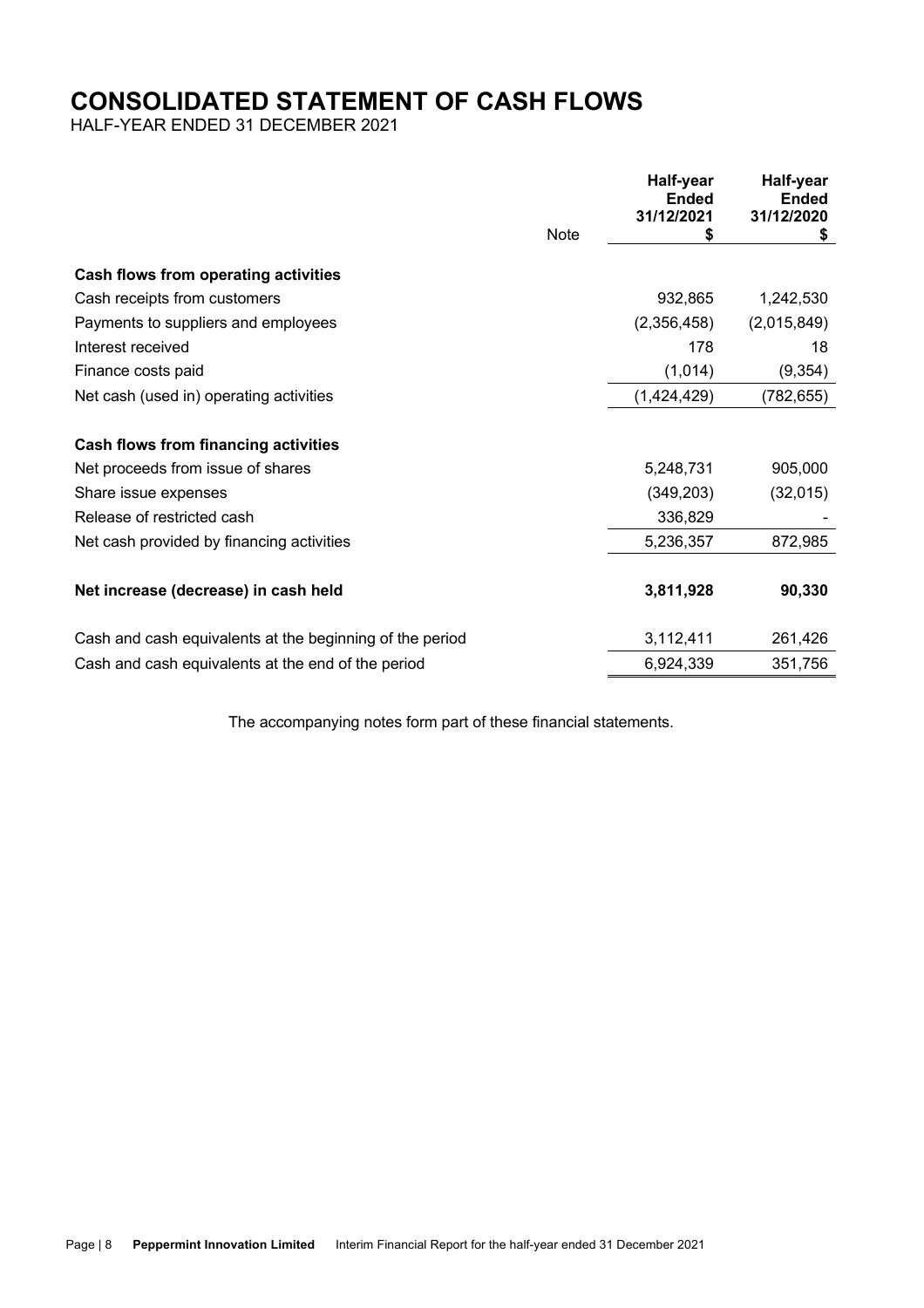# **1. SIGNIFICANT ACCOUNTING POLICIES**

# **Basis of Preparation**

These general purpose financial statements for the interim half-year reporting period ended 31 December 2021 have been prepared in accordance with Australian Accounting Standard AASB 134 'Interim Financial Reporting' and the Corporations Act 2001, as appropriate for for-profit oriented entities. Compliance with AASB 134 ensures compliance with International Financial Reporting Standard IAS 34 'Interim Financial Reporting'.

It is recommended that the financial statements are read in conjunction with the annual financial report for the period ended 30 June 2021 and any public announcements made by the Company during the halfyear in accordance with continuous disclosure requirements arising under the Corporations Act 2001 and the ASX Listing Rules.

The interim financial statements have been approved and authorised for issue by the Board on 28 February 2022.

The principal accounting policies adopted are consistent with those of the previous financial year and corresponding interim reporting period, unless otherwise stated.

## **New, revised or amending Accounting Standards and Interpretations adopted**

The Group has adopted all of the new, revised or amending Accounting Standards and Interpretations issued by the Australian Accounting Standards Board that are mandatory for the current reporting period. The adoption of these Accounting Standards and Interpretations did not have any significant or material change to the Group's accounting policies.

Any new, revised or amending Accounting Standards or Interpretations that are not yet mandatory have not been early adopted.

## **Functional and presentation currency**

These financial statements are presented in Australian dollars, which is the functional currency of Peppermint Innovation Limited.

## **2. SEGMENT REPORTING**

The Group operates predominantly in the mobile banking, payment and remittance industry. For management purposes, the Group is organised into business units based on its services and has three reportable segments, as follows:

- mobile banking and payment services, presently operating in The Philippines;
- international remittances, presently operating in Australia; and
- corporate and head office.

No operating segments have been aggregated to form the above reportable operating segments.

Management monitors the operating results of its business units separately for the purpose of making decisions about resource allocation and performance assessment. Segment performance is evaluated based on profit or loss and is measured consistently with profit or loss in the consolidated financial statements.

Also, the Group's financing (including finance costs and finance income) and income taxes are managed on a Group basis and are not allocated to operating segments.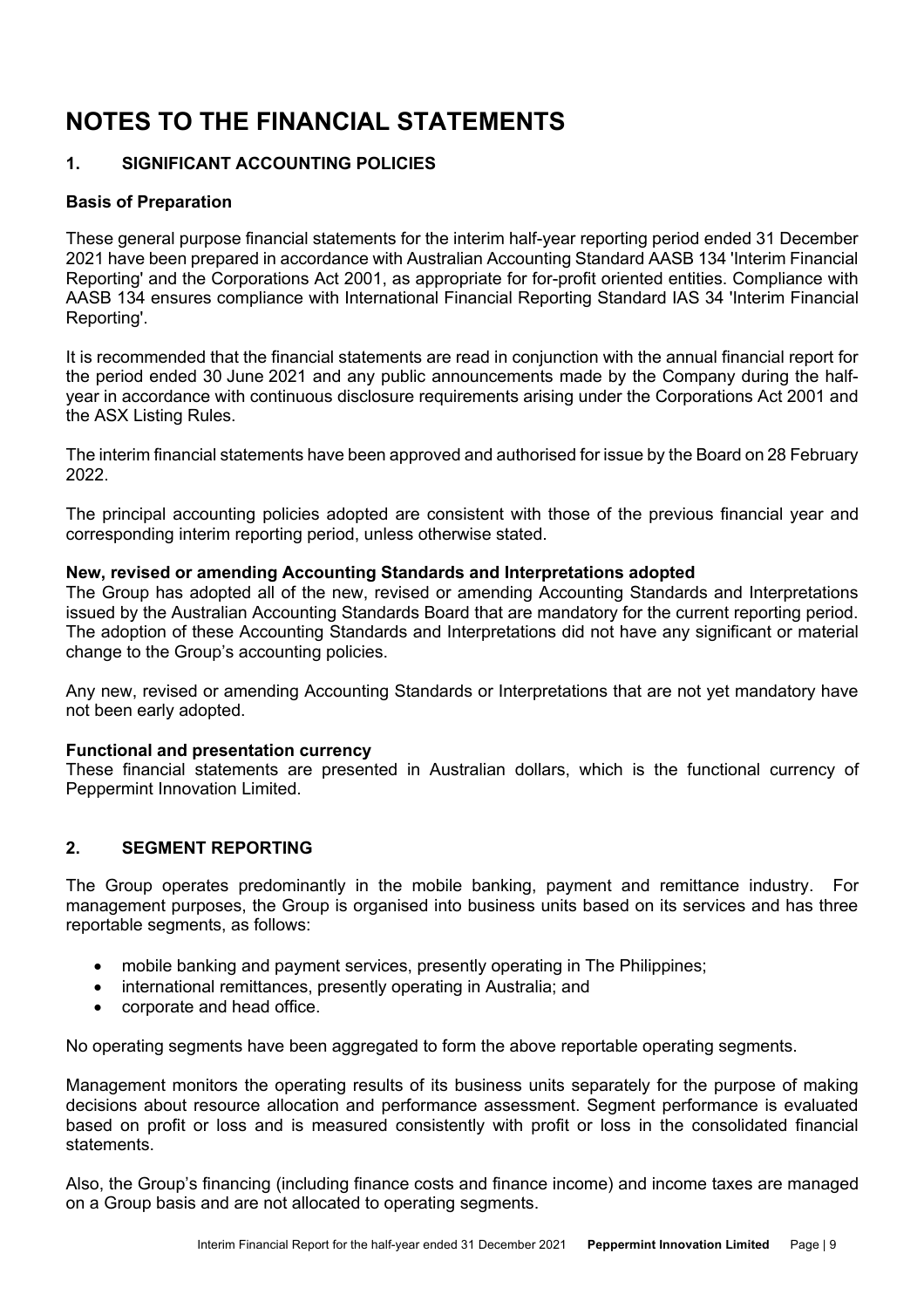Transfer prices between operating segments are on an arm's length basis in a manner similar to transactions with third parties.

| <b>Half-year Ended 31</b><br>December 2021                   | <b>Mobile Banking</b><br>and Payment<br><b>Services</b> | <b>International</b><br><b>Remittance</b> | <b>Head Office Total Segments</b> |             | <b>Adjustments</b><br>and<br><b>Eliminations</b> | <b>Consolidated</b> |
|--------------------------------------------------------------|---------------------------------------------------------|-------------------------------------------|-----------------------------------|-------------|--------------------------------------------------|---------------------|
| <b>Revenue</b><br><b>External customers</b><br>Inter-segment | 934,865                                                 |                                           |                                   | 934,865     |                                                  | 934,865             |
| <b>Total revenue</b>                                         | 934,865                                                 |                                           |                                   | 934,865     |                                                  | 934,865             |
| Income/(expenses)<br>Depreciation and<br>amortisation        |                                                         |                                           |                                   |             |                                                  |                     |
| <b>Segment profit</b>                                        | (371,060)                                               | (1, 915)                                  | (1, 265, 235)                     | (1,638,210) | (13, 233)                                        | (1,651,443)         |
| <b>Total assets</b>                                          | 211,142                                                 |                                           | 9,442,329                         | 9,653,472   | (2,616,675)                                      | 7,036,797           |
| <b>Total liabilities</b>                                     | 246,117                                                 | 3,260                                     | 805,233                           | 1,054,610   | 1,547                                            | 1,056,157           |
| <b>Half-year Ended 31</b><br>December 2020                   | <b>Mobile Banking</b><br>and Payment<br><b>Services</b> | <b>International</b><br><b>Remittance</b> | <b>Head Office Total Segments</b> |             | <b>Adjustments</b><br>and<br><b>Eliminations</b> | <b>Consolidated</b> |
| <b>Revenue</b><br><b>External customers</b><br>Inter-segment | 1,244,530                                               |                                           |                                   | 1,244,530   |                                                  | 1,244,530           |
| <b>Total revenue</b>                                         | 1,244,530                                               |                                           |                                   | 1,244,530   |                                                  | 1,244,530           |
| Income/(expenses)<br>Depreciation and<br>amortisation        |                                                         |                                           |                                   |             |                                                  |                     |
| <b>Segment profit</b>                                        | (70, 256)                                               | 420                                       | (1,017,547)                       | (1,087,383) | 272                                              | (1,087,111)         |
| <b>Total assets</b>                                          |                                                         |                                           |                                   |             |                                                  |                     |
|                                                              | 274,258                                                 | 8,007                                     | 2,865,334                         | 3,147,599   | (2,547,098)                                      | 600,501             |

# **3. LOSS PER SHARE**

|                                                                                                                  | Half-year<br><b>Ended</b><br>31/12/2021 | Half-year<br><b>Ended</b><br>31/12/2020 |
|------------------------------------------------------------------------------------------------------------------|-----------------------------------------|-----------------------------------------|
| (Loss) for the period<br>Weighted average number of ordinary shares used in the (loss) per<br>share calculations | (\$1,651,443)<br>1,749,045,715          | (\$1,087,111)<br>1,077,338,700          |
| Basic and diluted (loss) per share (cents)                                                                       | (0.09)                                  | (0.10)                                  |

# **4. DIVIDENDS PAID OR PROPOSED**

No dividends were paid or declared during the half-year ended 31 December 2021.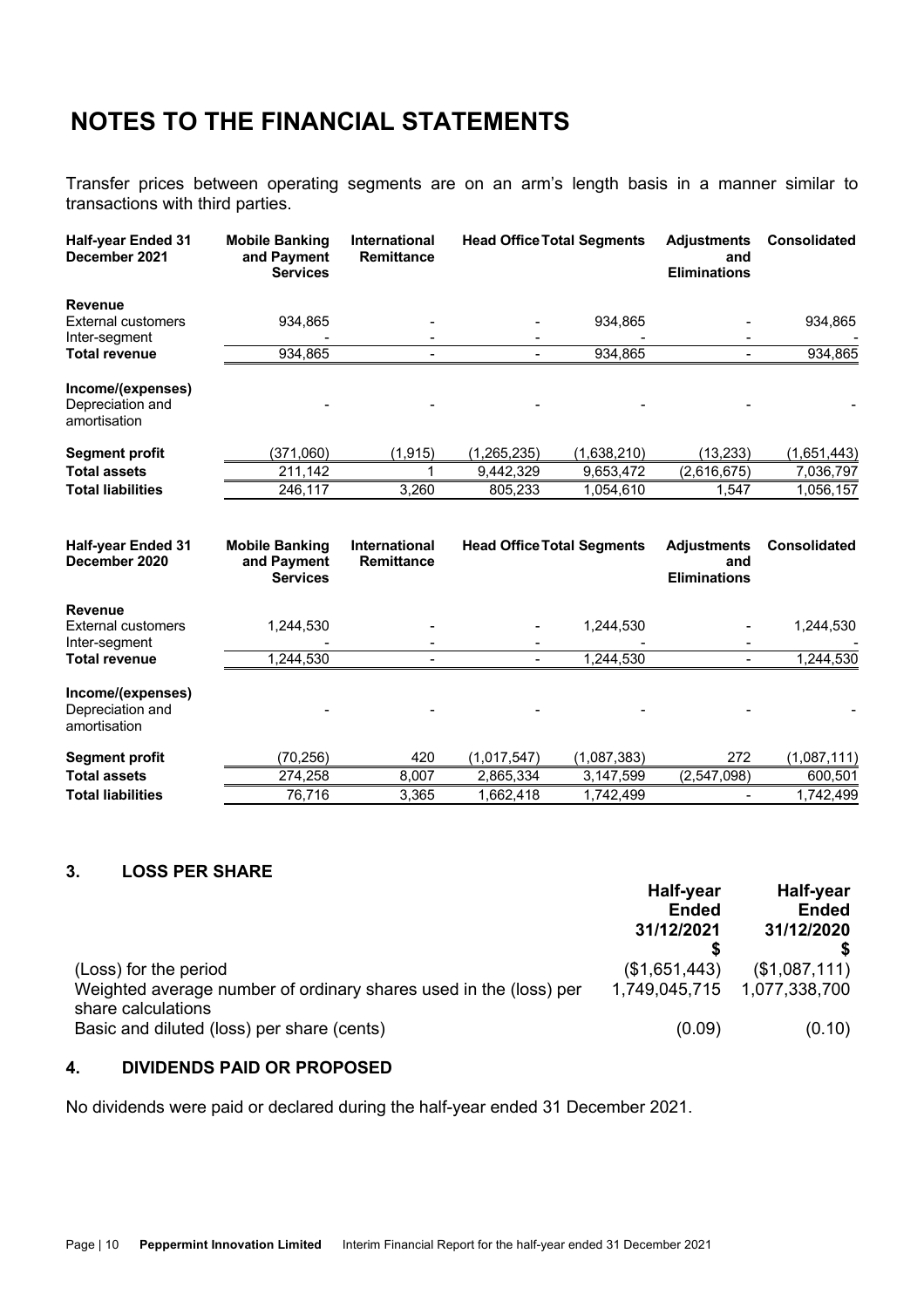# **5. REVENUE**

|                                       | Half-year<br><b>Ended</b><br>31/12/2021 | Half-year<br><b>Ended</b><br>31/12/2020 |
|---------------------------------------|-----------------------------------------|-----------------------------------------|
| Revenue from contracts with customers |                                         |                                         |
| Sale of goods                         | 880,280                                 | 1,195,887                               |
| Rendering of services                 | 54,585                                  | 48,643                                  |
|                                       | 934,865                                 | 1,244,530                               |
|                                       |                                         |                                         |

### *Disaggregation of revenue*

The disaggregation of revenue from contracts with customers is as follows:

|                                                         | <b>Mobile</b><br><b>Banking and</b><br><b>Payment</b><br><b>Services</b> | <b>International</b><br><b>Remittance</b> | <b>Total</b> |
|---------------------------------------------------------|--------------------------------------------------------------------------|-------------------------------------------|--------------|
| Half-year Ended 31 December 2021<br>Major product lines |                                                                          |                                           |              |
| <b>ELoad sales</b>                                      | 880,280                                                                  |                                           | 880,280      |
| Software development services                           | 9,145                                                                    |                                           | 9,145        |
| System usage fees and commissions                       | 45,440                                                                   |                                           | 45,440       |
|                                                         | 934,865                                                                  |                                           | 934,865      |
| Timing of revenue recognition                           |                                                                          |                                           |              |
| Goods transferred at a point in time                    | 880,280                                                                  |                                           | 880,280      |
| Services transferred at a point in time                 | 45,440                                                                   |                                           | 45,440       |
| Services transferred over time                          | 9,145                                                                    |                                           | 9,145        |
|                                                         | 934,865                                                                  |                                           | 934,865      |
| Half-year Ended 31 December 2020<br>Major product lines |                                                                          |                                           |              |
| ELoad sales                                             | 1,188,836                                                                |                                           | 1,188,836    |
| Software development services                           | 48,643                                                                   |                                           | 48,643       |
| System usage fees and commissions                       | 7,051                                                                    |                                           | 7,051        |
|                                                         | 1,244,530                                                                |                                           | 1,244,530    |
| Timing of revenue recognition                           |                                                                          |                                           |              |
| Goods transferred at a point in time                    | 1,188,836                                                                |                                           | 1,188,836    |
| Services transferred at a point in time                 | 7,051                                                                    |                                           | 7,051        |
| Services transferred over time                          | 48,643                                                                   |                                           | 48,643       |
|                                                         | 1,244,530                                                                |                                           | 1,244,530    |
|                                                         |                                                                          |                                           |              |

## **6. FINANCIAL LIABILITIES**

|                                            | As at<br>31/12/2021 | As at<br>30/06/2021 |
|--------------------------------------------|---------------------|---------------------|
| <b>Financial liabilities - non-current</b> |                     |                     |
| Convertible notes and accrued interest (a) | 483,290             | 390,701             |
|                                            | 483.290             | 390,701             |

## (a) Convertible notes

The convertible notes have a face value of \$438,732, which has been valued and has a carrying amount of \$483,290 as at 31 December 2021.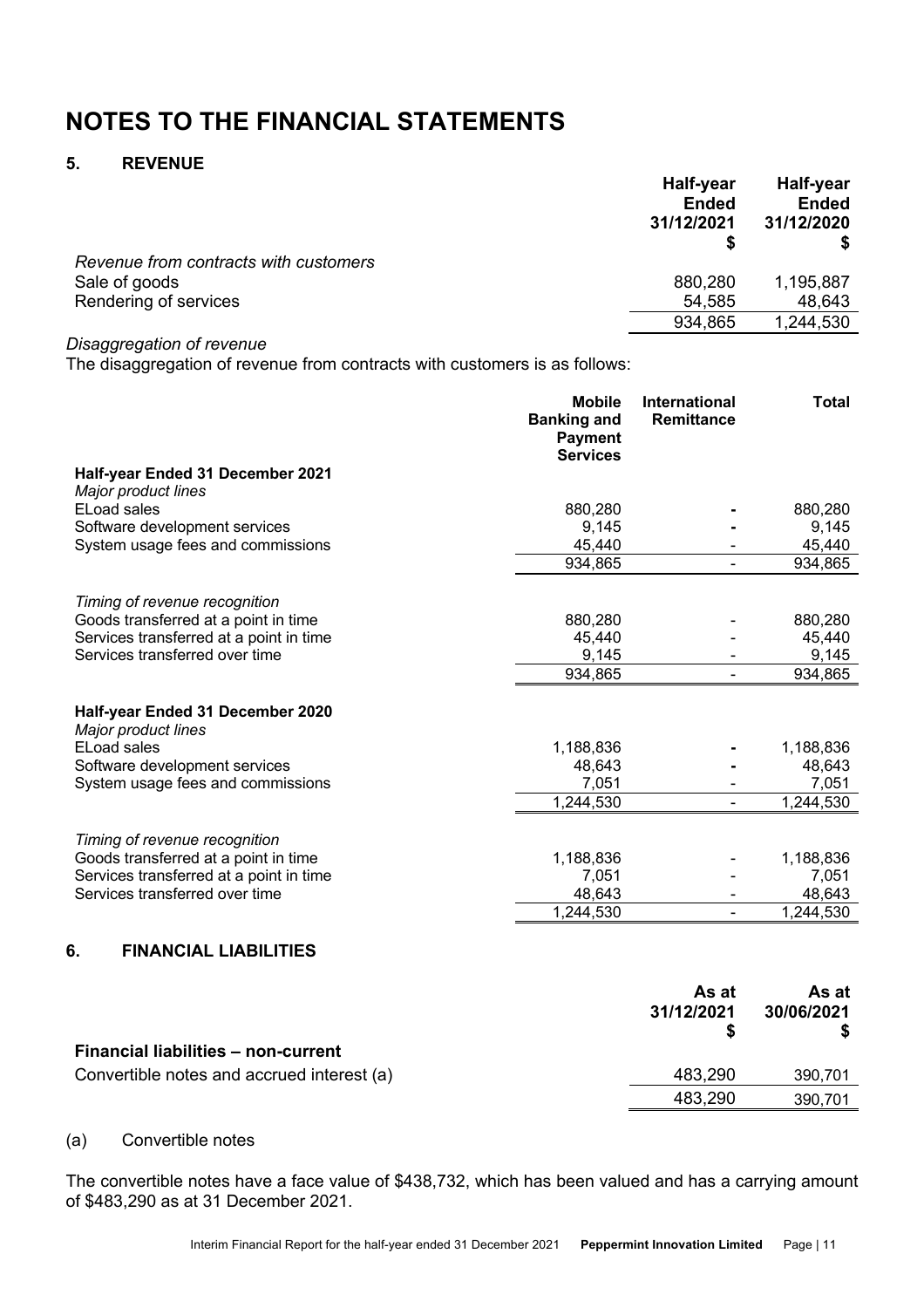# **7. ISSUED CAPITAL**

### **(a) Ordinary shares**

|                                                                           | As at<br>31/12/2021<br>\$  | As at<br>30/06/2021<br>\$ |
|---------------------------------------------------------------------------|----------------------------|---------------------------|
| Fully paid ordinary shares 1,967,149,076 (30 June 2021:<br>1,694,712,510) | 24,606,313                 | 19,913,784                |
|                                                                           |                            |                           |
| <b>Movements in issued capital</b>                                        | Number of<br><b>Shares</b> | S                         |
| Balance 1 July 2021                                                       | 1,694,712,508              | 19,913,784                |
| Shares issued at \$0.02 (i)                                               | 252,436,568                | 5,048,732                 |
| Options converted at \$0.01                                               | 20,000,000                 | 200,000                   |
| Shares issue expenditure (ii)                                             |                            | (556, 203)                |
| <b>Balance 31 December 2021</b>                                           | 1,967,149,076              | 24,606,313                |

- (i) 252,436,568 shares were issued at \$0.02 with one free attaching option for each 3 participating shares at an exercise price of \$0.01 on or before 30 June 2023. The shares issued includes 2,436,568 shares which were issued pursuant to a short dated bonus option entitlement issue to shareholders, which has been accounted for as a placement.
- (ii) Includes \$207,000 for the issue of 30,000,000 options with an exercise price of \$0.01 on or before 30 June 2023 to the broker who arranged the placement referred to in Note 7(a)(i).

## **(b) Options**

The following options were issued during the period:

| <b>Number</b> | <b>Grant Date</b> | <b>Exercise</b> | <b>Expiry Date</b> | <b>Comments</b>                                           |
|---------------|-------------------|-----------------|--------------------|-----------------------------------------------------------|
|               |                   | <b>Price</b>    |                    |                                                           |
| 2,500,000     | 1 Nov 2021        | \$0.02          | 30 Jun 2024        |                                                           |
| 2,500,000     | 1 Nov 2021        | \$0.025         | 30 Jun 2024        | Granted to a consultant as part of their<br>remuneration. |
| 2,500,000     | 1 Nov 2021        | \$0.03          | 30 Jun 2024        |                                                           |
| 2,500,000     | 1 Nov 2021        | \$0.04          | 30 Jun 2024        |                                                           |
| 85,764,110    | Dec 2021          | \$0.03          | 30 Jun 2023        | Attaching options to placements (see Note 7(a)(i))        |
| 30,000,000    | 25 Nov 2021       | \$0.03          | 30 Jun 2023        | Broker options (see Note 7(a)(ii))                        |
| 125,764,110   |                   |                 |                    |                                                           |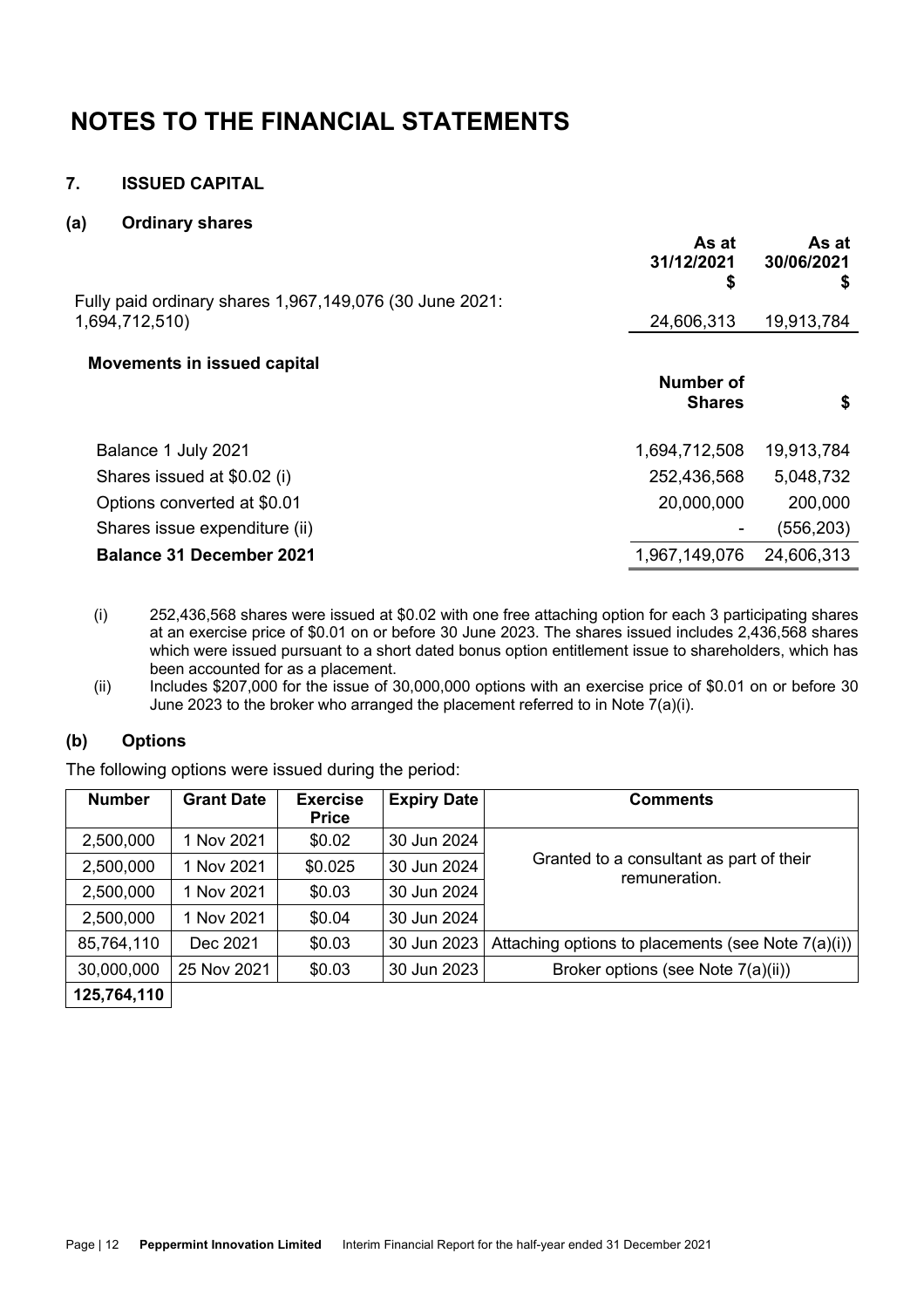Options are valued using a Black-Scholes Option Pricing Model or Lattice Model. The following table lists the assumptions to the model used to value options issued.

| <b>Number</b> | <b>Grant Date</b> | <b>Exercise</b><br><b>Price</b> | <b>Assumed</b><br><b>Stock</b><br>Price at<br>Grant<br><b>Date</b> | <b>Issue</b><br><b>Price</b> | <b>Interest</b><br>Rate | <b>Volatility</b> | <b>Value Per</b><br>Option |
|---------------|-------------------|---------------------------------|--------------------------------------------------------------------|------------------------------|-------------------------|-------------------|----------------------------|
| 2,500,000     | 1 Nov 2021        | \$0.02                          | \$0.018                                                            | nil                          | 0.98%                   | 80%               | \$0.0084                   |
| 2,500,000     | 1 Nov 2021        | \$0.025                         | \$0.018                                                            | nil                          | 0.98%                   | 80%               | \$0.0074                   |
| 2,500,000     | 1 Nov 2021        | \$0.03                          | \$0.018                                                            | nil                          | 0.98%                   | 80%               | \$0.0065                   |
| 2,500,000     | 1 Nov 2021        | \$0.04                          | \$0.018                                                            | nil                          | 0.98%                   | 80%               | \$0.0053                   |
| 30,000,000    | 25 Nov 2021       | \$0.03                          | \$0.02                                                             | nil                          | 0.55%                   | 100%              | \$0.0069                   |

The following unlisted options to acquire fully paid ordinary shares were exercised during the year:

| <b>Number</b> | <b>Exercise</b><br><b>Price</b> | <b>Expiry</b><br><b>Date</b> | <b>Exercise Condition</b> |
|---------------|---------------------------------|------------------------------|---------------------------|
| 20,000,000    | \$0.01                          | 31 Dec 2021                  | None                      |
| 20,000,000    |                                 |                              |                           |

The following unlisted options to acquire fully paid ordinary shares were on issue:

| <b>Number</b>  | <b>Exercise</b><br><b>Price</b> | <b>Expiry</b><br><b>Date</b> | <b>Exercise Condition</b> |
|----------------|---------------------------------|------------------------------|---------------------------|
| 20,000,000     | \$0.015                         | 18 Feb 2024                  | None                      |
| 20,000,000     | \$0.025                         | 18 Feb 2024                  | None                      |
| 2,500,000      | \$0.02                          | 30 Jun 2024                  | None                      |
| 2,500,000      | \$0.025                         | 30 Jun 2024                  | None                      |
| 2,500,000      | \$0.03                          | 30 Jun 2024                  | None                      |
| 2,500,000      | \$0.04                          | 30 Jun 2024                  | None                      |
| 115,764,110(i) | \$0.03                          | 30 June 2023                 | None                      |
| 165,764,110    |                                 |                              |                           |

(i) Includes 30,000,000 options granted on 25 November 2021 which were issued subsequent to period end.

# **8. FAIR VALUE MEASUREMENT OF FINANCIAL INSTRUMENTS**

The carrying amount of financial assets and financial liabilities recorded in the financial statements approximates their respective net fair values, determined in accordance with the Company's accounting policies. All financial instruments for which fair value is recognised or disclosed are categorised within the fair value hierarchy, based on the lowest level input that is significant to the fair value measurement as a whole, is described as follows:

- Level 1 Quoted (unadjusted) market prices in active markets for identical assets or liabilities
- Level 2 Valuation techniques for which the lowest level input that is significant to the fair value measurement is directly or indirectly observable
- Level 3 Valuation techniques for which the lowest level input that is significant to the fair value measurement is unobservable.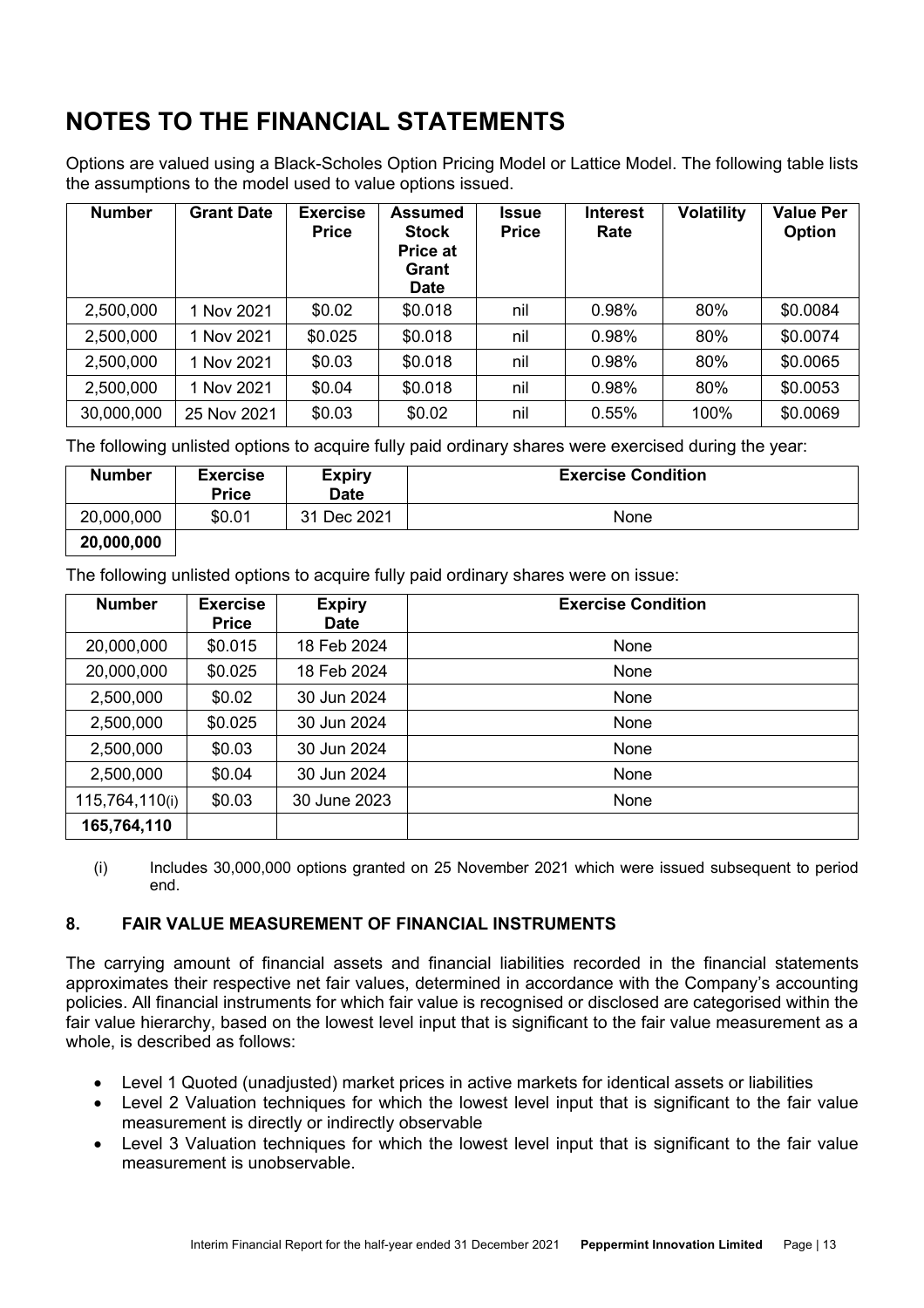### *Recognised fair value measurements*

The following table presents the Group's liabilities measured at fair value at 31 December 2021 and 30 June 2021:

| At 31 December 2021 | Level 1 | Level 2 | Level 3 | <b>Total</b> |
|---------------------|---------|---------|---------|--------------|
| Convertible notes   |         | 483,290 |         | 483,290      |
| <b>Total</b>        |         | 483,290 |         | 483,290      |
| At 30 June 2021     | Level 1 | Level 2 | Level 3 | Total        |
|                     |         |         |         |              |
| Convertible notes   |         | 390,701 |         | 390,701      |
| <b>Total</b>        |         | 390,701 |         | 390,701      |

*Fair value of other financial instruments not measured at fair value*

The carrying amounts of trade receivables and payables are assumed to approximate their fair values due to their short-term nature.

# **9. RELATED PARTY TRANSACTIONS**

There were no transactions with related parties during the half-year other than those that were on the same basis as stated in the 30 June 2021 Annual Report.

### **10. SHARE BASED PAYMENT**

The following options were issued to a consultant as part of the remuneration of the consultant:

| <b>Number</b> | <b>Exercise</b><br><b>Price</b> | <b>Expiry</b><br><b>Date</b> | <b>Exercise Condition</b> |
|---------------|---------------------------------|------------------------------|---------------------------|
| 2,500,000     | \$0.02                          | 30 Jun 2024                  | None                      |
| 2,500,000     | \$0.025                         | 30 Jun 2024                  | None                      |
| 2,500,000     | \$0.03                          | 30 Jun 2024                  | None                      |
| 2,500,000     | \$0.04                          | 30 Jun 2024                  | None                      |
| 10,000,000    |                                 |                              |                           |

These options were valued at \$68,851 (see Note 7(b)).

The following options were issued to a broker as part of the remuneration for arranging a capital raise:

| Number     | <b>Exercise</b><br><b>Price</b> | <b>Expiry</b><br><b>Date</b> | <b>Exercise Condition</b> |
|------------|---------------------------------|------------------------------|---------------------------|
| 30,000,000 | \$0.03                          | 30 Jun 2023                  | None                      |
| 30,000,000 |                                 |                              |                           |

These options were valued at \$207,000 (see Note 7(b)).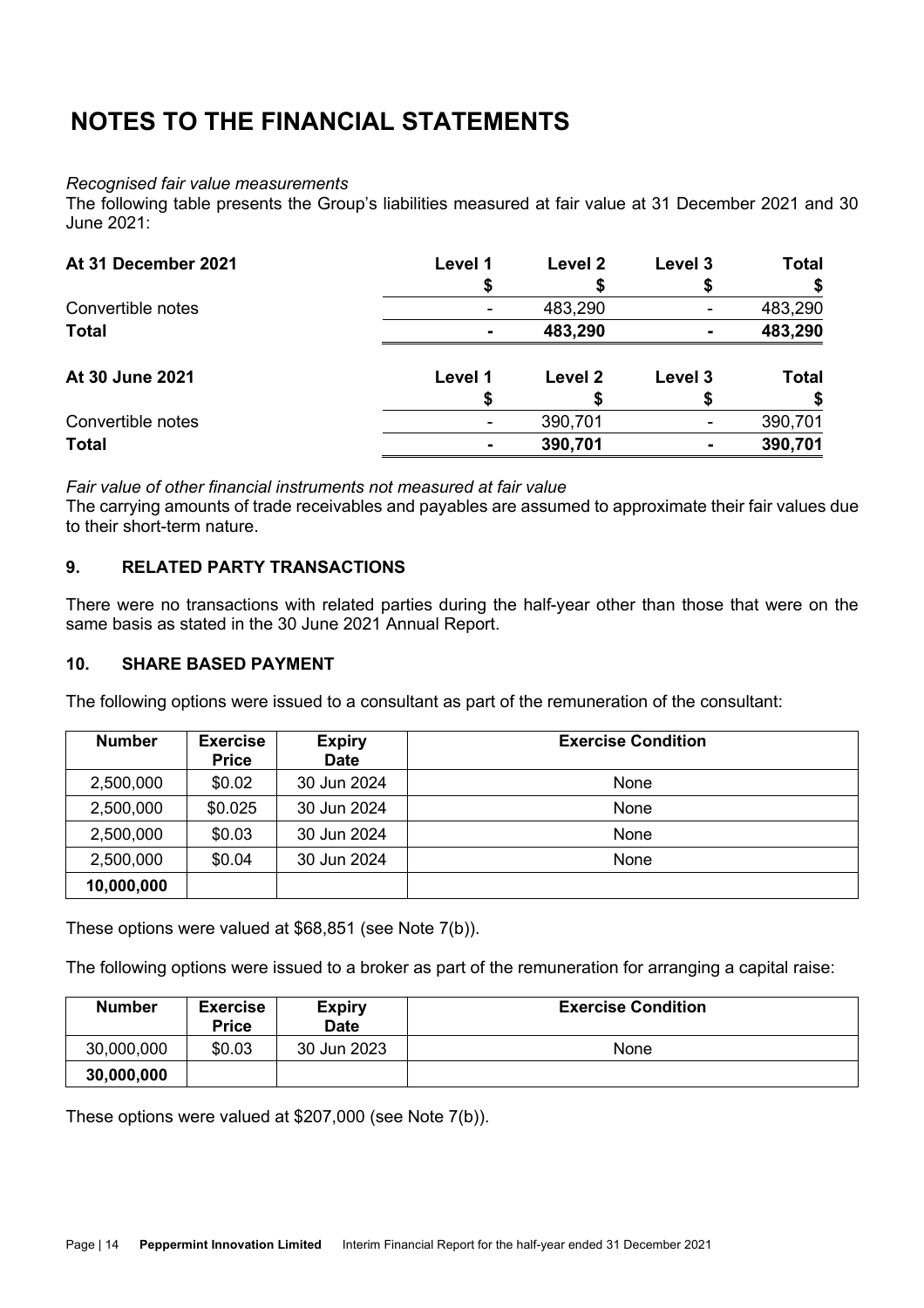# **11. CONTINGENT LIABILITIES**

There are no contingent assets nor liabilities.

# **12. EVENTS AFTER THE BALANCE SHEET DATE**

Subsequent to reporting date 55,100,000 performance rights were issued to directors and employees. Each performance right converts into a fully paid ordinary share upon the following hurdles being achieved:

| <b>Tranche</b> | <b>Milestone</b>                                                                                           | <b>Expiry Date</b> |
|----------------|------------------------------------------------------------------------------------------------------------|--------------------|
| Tranche A      | Upon achievement of \$4,000,000 in Company revenue based on audited/reviewed financial<br>reports          | 30 June 2023       |
| Tranche B      | Upon the Company breaking even as validated by audited/reviewed financial reports                          | 30 June 2024       |
| Tranche C      | Upon achievement of \$1,000,000 in net income/profit as validated by audited/reviewed financial<br>reports | 30 June 2025       |

Subsequent to reporting date, 30,000,000 options with an exercise price of \$0.03 on or before 30 June 2023 which were granted on 25 November 2021, were issued to the broker who arranged a placement of 250,000,000 shares at \$0.02 which raised \$5,000,000, before costs, for the Company.

Beginning in February 2020, governments worldwide issued increasingly stringent orders to contain the spread of COVID-19, including shelter-in-place orders and travel bans. In response to this travel was ceased for all employees and this lock down along with the capital constraints faced by the Company had a significant impact on our ability to build bizmoto and our business in 2021. The Group however continued to operate including enacting necessary precautions for essential staff attending offices in accordance with local restrictions, which also included staff working from home at times.

The COVID-19 pandemic is a new risk to human health and is a concern the Company's Board takes seriously and is confident appropriate procedures are in place to navigate the Group through this period.

The impact of the Coronavirus (COVID-19) pandemic is ongoing and it is not practicable to estimate the potential impact, positive or negative, after the reporting period. The situation is rapidly developing and is dependent on measures imposed by the Australian Government and other countries, such as maintaining social distancing requirements, quarantine, travel restrictions and any economic stimulus that may be provided.

Apart from the items above, there has not arisen in the interval between the end of the financial year and the date of this report any item, transaction or event of a material and unusual nature likely, in the opinion of the Directors of the Company, to affect significantly the operations of the Group, the results of those operations, or the state of affairs of the Group, in future financial years.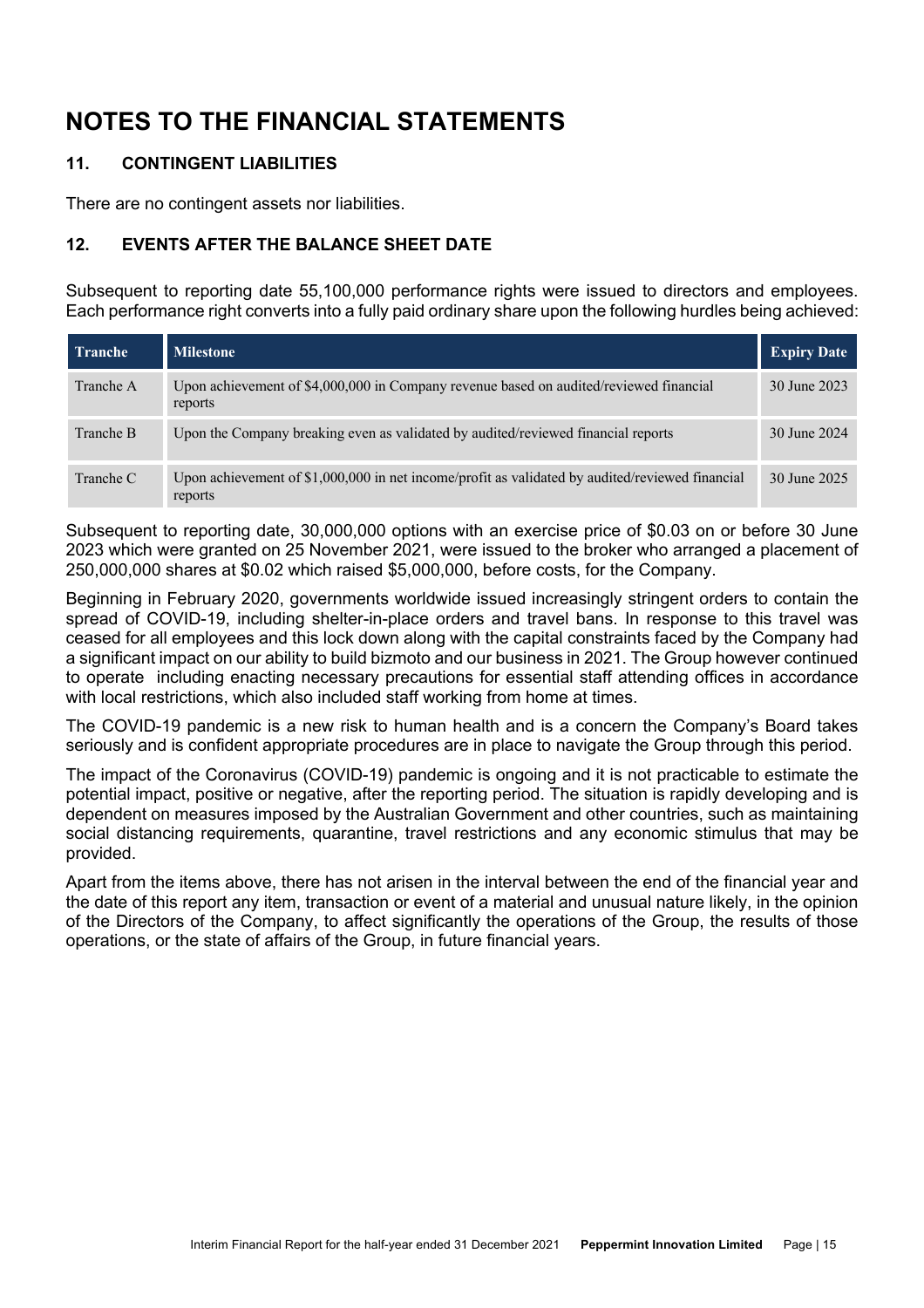# **DIRECTORS' DECLARATION**

In the directors' opinion:

- the attached financial statements and notes comply with the Corporations Act 2001, Australian Accounting Standard AASB 134 'Interim Financial Reporting', the Corporations Regulations 2001 and other mandatory professional reporting requirements;
- the attached financial statements and notes give a true and fair view of the Group's financial position as at 31 December 2021 and of its performance for the financial half-year ended on that date; and
- there are reasonable grounds to believe that the Company will be able to pay its debts as and when they become due and payable.

Signed in accordance with a resolution of directors made pursuant to section 303(5)(a) of the Corporations Act 2001.

On behalf of the directors

**Mr Christopher Kain** Managing Director 28<sup>th</sup> February 2022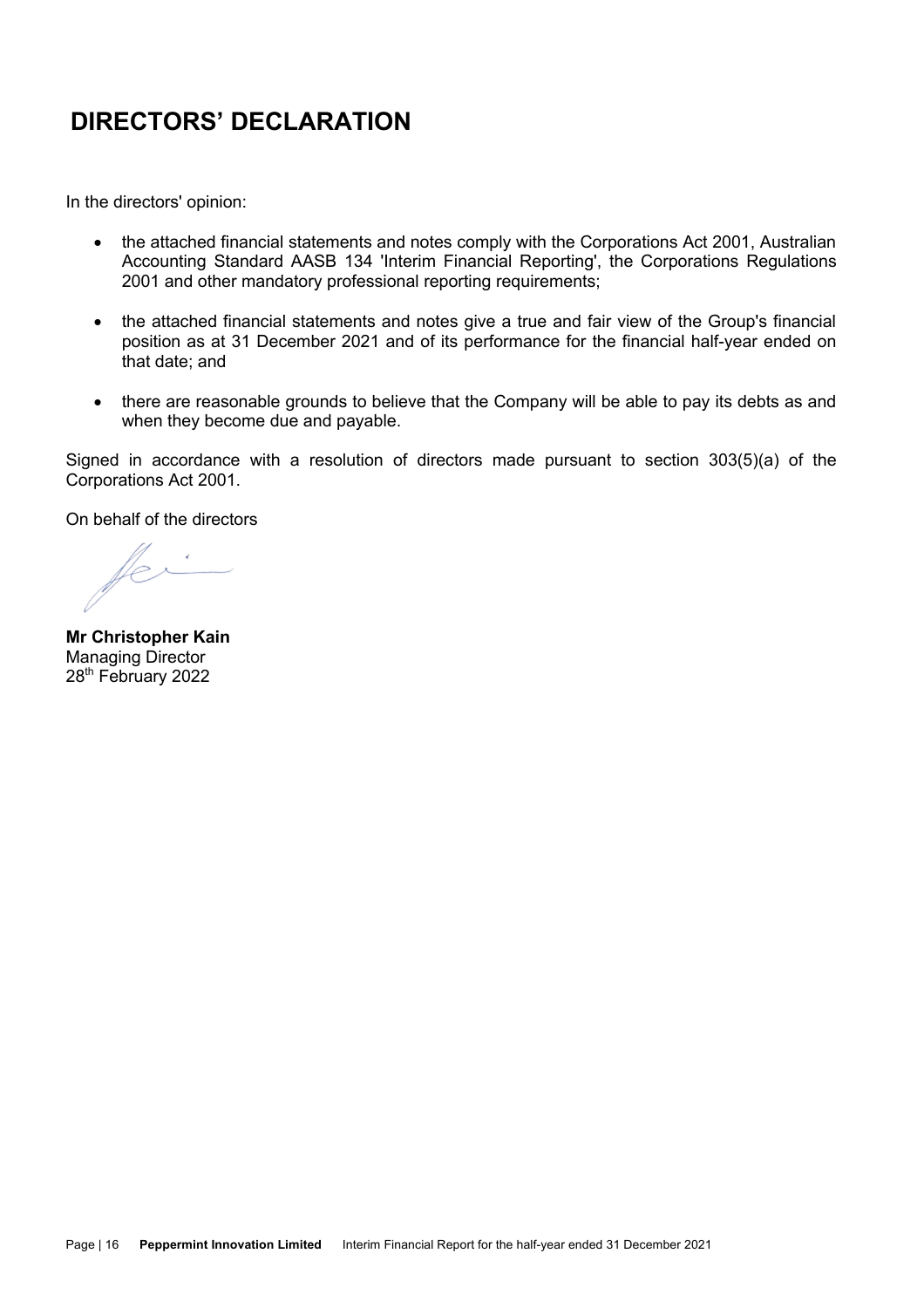

#### **RSM Australia Partners**

Level 32 Exchange Tower, 2 The Esplanade Perth WA 6000 GPO Box R1253 Perth WA 6844

> $T + 61(0)892619100$  $F + 61(0)892619111$

> > www.rsm.com.au

#### **INDEPENDENT AUDITOR'S REVIEW REPORT TO THE MEMBERS OF PEPPERMINT INNOVATION LIMITED**

We have reviewed the accompanying half-year financial report of Peppermint Innovation Limited which comprises the consolidated statement of financial position as at 31 December 2021, and the consolidated statement of profit or loss and other comprehensive income, consolidated statement of changes in equity and consolidated statement of cash flows for the half-year ended on that date, notes comprising a summary of significant accounting policies and other explanatory information, and the directors' declaration of the Group comprising the company and the entities it controlled at the half-year end or from time to time during the half-year.

#### *Directors' Responsibility for the Half-Year Financial Report*

The directors of the company are responsible for the preparation of the half-year financial report that gives a true and fair view in accordance with Australian Accounting Standards and the *Corporations Act 2001* and for such internal control as the directors determine is necessary to enable the preparation of the half-year financial report that is free from material misstatement, whether due to fraud or error.

#### *Auditor's Responsibility*

Our responsibility is to express a conclusion on the half-year financial report based on our review. We conducted our review in accordance with Auditing Standard on Review Engagements ASRE 2410 *Review of a Financial Report Performed by the Independent Auditor of the Entity*, in order to state whether, on the basis of the procedures described, we have become aware of any matter that makes us believe that the half-year financial report is not in accordance with the *Corporations Act 2001* including: giving a true and fair view of the Group's financial position as at 31 December 2021 and its performance for the half-year ended on that date; and complying with Accounting Standard AASB 134 *Interim Financial Reporting* and the *Corporations Regulations 2001*. As the auditor of Peppermint Innovations Limited, ASRE 2410 requires that we comply with the ethical requirements relevant to the audit of the annual financial report.

A review of a half-year financial report consists of making enquiries, primarily of persons responsible for financial and accounting matters, and applying analytical and other review procedures. A review is substantially less in scope than an audit conducted in accordance with Australian Auditing Standards and consequently does not enable us to obtain assurance that we would become aware of all significant matters that might be identified in an audit. Accordingly, we do not express an audit opinion.

#### THE POWER OF BEING UNDERSTOOD AUDIT | TAX | CONSULTING

RSM Australia Partners is a member of the RSM network and trades as RSM. RSM is the trading name used by the members of the RSM network. Each member of the RSM network is an independent accounting and consulting firm which practices in its own right. The RSM network is not itself a separate legal entity in any jurisdiction. RSM Australia Partners ARN 36 965 185 036